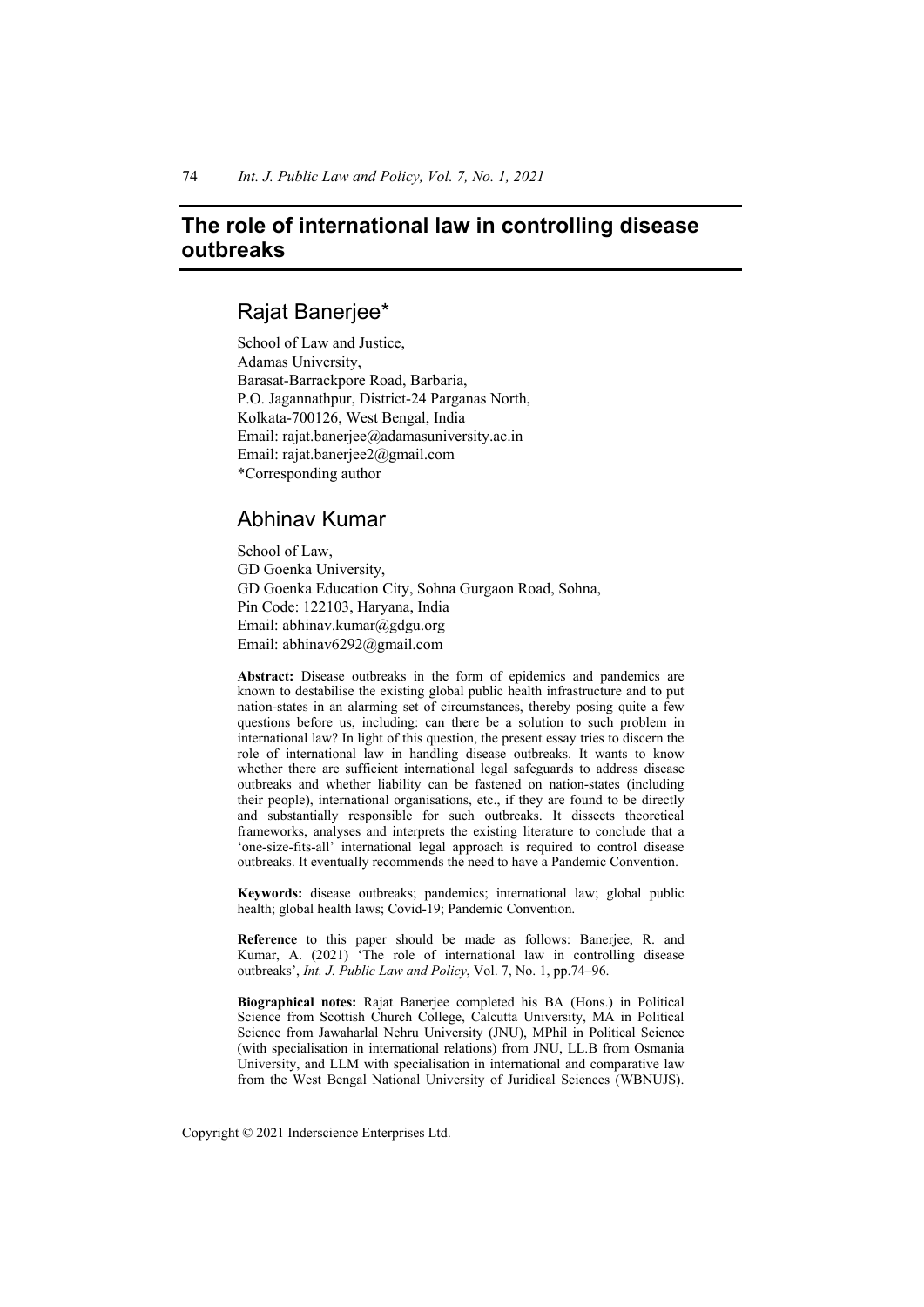Since 2016, he is registered as a PhD student at WBNUJS. He is on the verge of his PhD thesis submission. Presently, he is serving as an Assistant Professor in the School of Law and Justice, Adamas University.

Abhinav Kumar is an Assistant Professor in the School of Law, GD Goenka University, Sohna, Haryana, India. He has been involved in teaching public international law and imparting courses and counselling students since more than three years and has a rich acumen of research in the field with various training programs and workshops attended to his credit. He has undergone long-term training with international organisations like AALCO, ICRC to understand and conceptualise the importance of international law as a widely important branch which require teaching and research for the budding international lawyers.

#### **1 Introduction**

Whenever communicable diseases spread<sup>1</sup> across international borders, one of the major challenges that the world community faces is how to control such diseases by applying the relevant norms and by invoking the appropriate systems and processes that guide the international legal and political discourses. In the event of such disease outbreaks and the consequent spread to other countries, the world community becomes increasingly worried and looks towards prompt ways to not only mitigate the complex and challenging public health risks but also minimise the long-lasting socio-economic consequences of such outbreaks. Disease outbreaks in the form of epidemics and pandemics<sup>2</sup> are known to destabilise the existing global public health infrastructure and to put the nation-states in an alarming situation, thereby posing quite a few questions before us, including: can there be a solution to such problem in international law?<sup>3</sup> In light of this question, the present paper aims to discern the role of international law in handling disease outbreaks in the form of epidemics and pandemics. It wants to know whether there are sufficient international legal safeguards to address disease outbreaks and whether liability can be fastened on nation-states (including their people), international organisations, etc., (beings subjects of international law)<sup>4</sup> if they are found to be directly and substantially responsible (as causative agents) for such outbreaks or are found to be not taking sufficient measures (as mitigating agents) to arrest the proliferation of infectious diseases. The paper attempts to throw light on whether the advisory jurisdiction of the International Court of Justice (ICJ) may be invoked to address the issues emanating out of disease outbreaks. To find answers to the question posed above, the paper revisits a few pandemics (that occurred in the past hundred years or so) to underscore not only their discomforting effects but also the need to regulate them harmoniously in tune with the mandates of international law. The paper also theoretically dichotomises a few international norms (including a few non-binding ones) to understand whether they would in any way address the multifarious issues linked to pandemics, especially that of pandemic preparedness. In a way, it wants to decipher whether in the event of a disease outbreak we have an overarching law or even a policy either with regard to providing substantive normative safeguards at the international level or in respect of fastening liability on errant nations (or their citizens) or international organisations for their wrongful acts or omissions.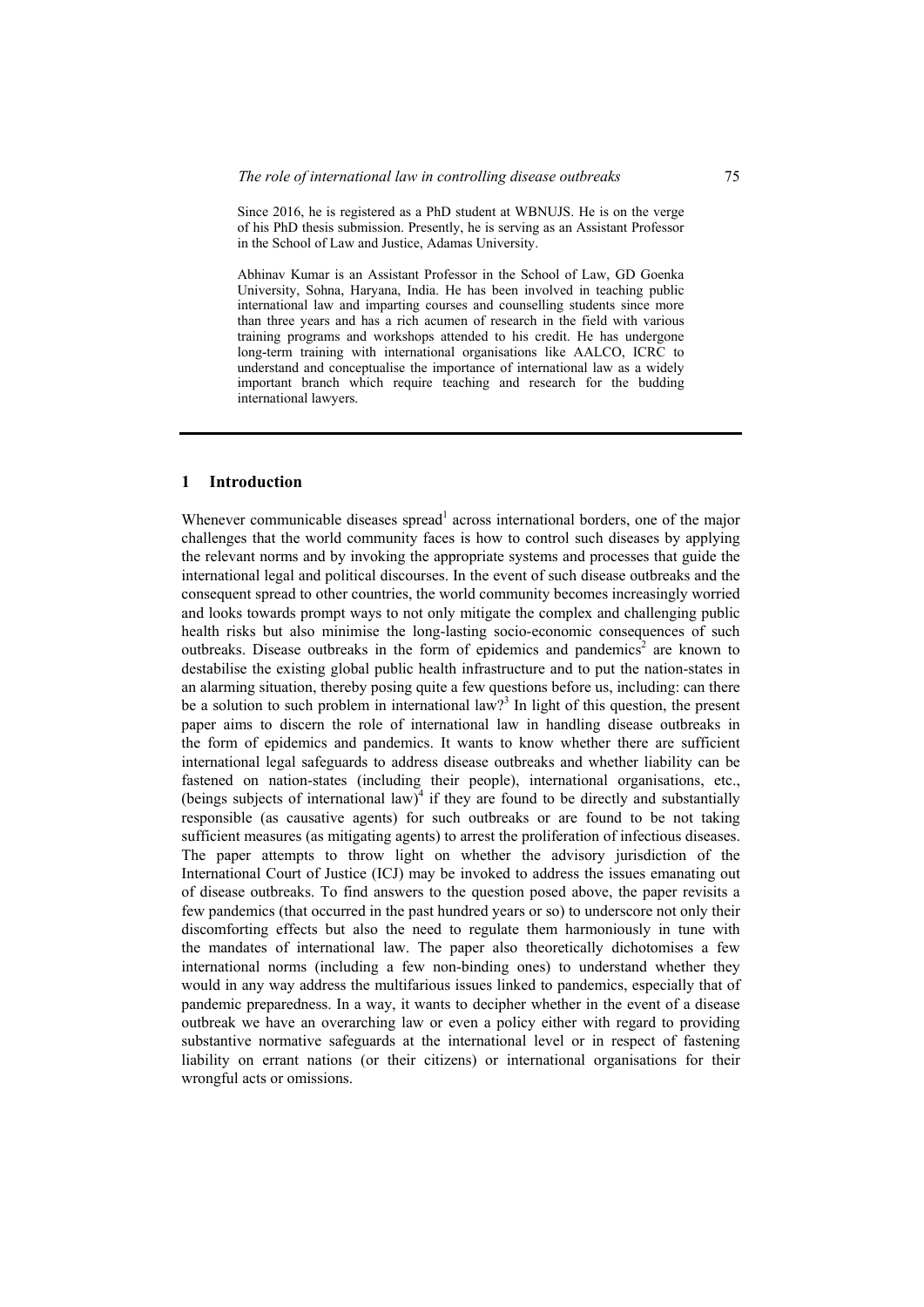For centuries, disease outbreaks in the form of epidemics and pandemics have destabilised nations' public health infrastructure and have forced national governments and international organisations to define new ways and devise new strategies to mitigate the potential hazards and to reverse the long-lasting socio-economic consequences. Many of these communicable diseases that had spread across international borders induced public health emergencies and had led to potential loss of lives and livelihood. Lack of global surveillance especially with regard to reporting of cases complicated the issue further.<sup>5</sup> The misconception of some of the global health leaders that communicable disease outbreaks are a problem of the past $6$  coupled with the absence of a robust normative framework at the international level to address issues arising out of such outbreaks have brought untold misery especially to those states that do not have strong public healthcare systems.

One of the earliest attempts to put the subject of disease outbreaks into an international legal framework was through the International Sanitary Conference that took place in Paris in 1851.<sup>7</sup> A series of conferences (approximately thirteen) of a similar nature were held thereafter (the last such conference was held in 1938) to unravel the aetiology of infectious diseases and to understand the roles of various pathogens and rodents in spreading such diseases.<sup>8</sup> The conferences were strong evidence that international legal cooperation was the best possible way to address the trans-border spread of communicable diseases.<sup>9</sup> In fact, these sanitary conferences provided the much-needed impetus to the genesis and development of global health laws<sup>10</sup> and in 1951, the World Health Organization (WHO) adopted International Sanitary Regulations (ISR), arguably the first treaty on global health laws. In 1969, ISR was renamed and replaced by International Health Regulations (IHR), which were subsequently modified in 1973 and in 1981. In 2001, the World Health Assembly tried to attune the provisions of the original IHR draft<sup>11</sup> to the changing healthcare needs of the international community so that member states could identify, verify and respond to a public health emergency of international concern.<sup>12</sup> An intergovernmental working group was created in 2003 by the assembly and a revised IHR was adopted in 2005. It eventually came into force in 2007. The 2007 draft continues to prevail as the maiden law<sup>13</sup> governing disease outbreaks at the international level. In tune with the IHR, the WHO (the primary intergovernmental body on global health) adopted the Pandemic Influenza Preparedness (PIP) Framework in 2011.<sup>14</sup> The PIP augments WHO's efforts in the sharing of influenza viruses and access to vaccines, and in assessing and responding to risks caused because of pandemics. Paragraph 6.1 of the PIP Framework stipulates "WHO will coordinate influenza pandemic preparedness and response in accordance with applicable International Health Regulations (2005) provisions and this framework." Apart from consolidating the existing IHR regime, the framework recommends a novel method of governance through contracts.15

In view of the earlier pandemics caused by the SARS, the H1N1 Swine Flu, the Ebola, the Zika, etc., and the present situation created by Covid-19,<sup>16</sup> one thought which has occupied the central focus is that whether there exists a panacea in the discipline of international law to control disease outbreaks. *Prima facie*, the corresponding answer is 'no'. To explain why the answer is in the negative, we must put strong focus on what the expression 'control' connotes (in reference to international law, for this paper). Control supposedly refers to the powers<sup>17</sup> of the nation-states and international organisations (as subjects of international law) to address issues relating to the violation of rights,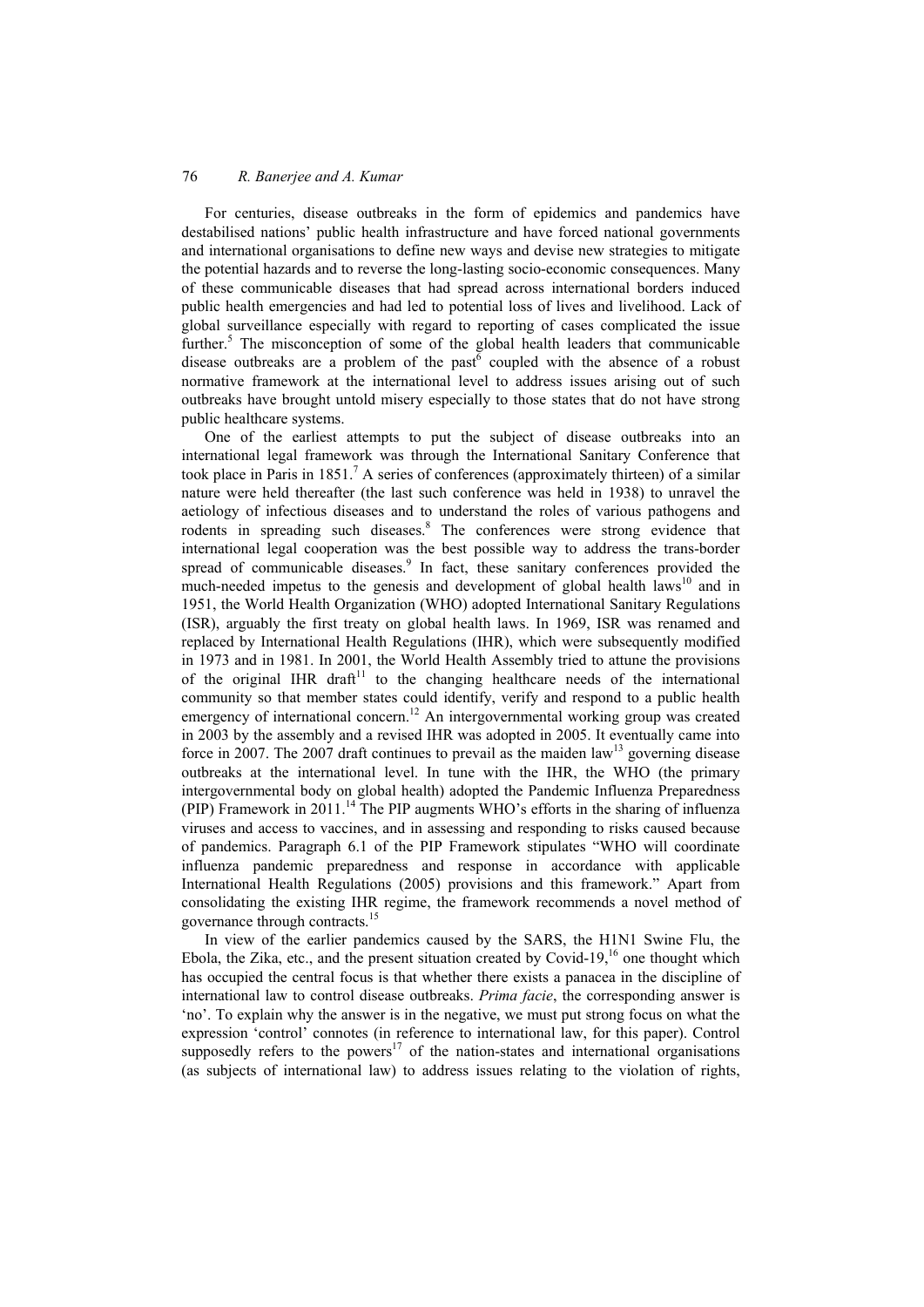enforcement of legal obligations, and settlement of disputes that are directly and substantially related to disease outbreaks in the form of epidemics and pandemics.<sup>18</sup>

A review of the existing authorities that lie at the intersection of global health laws and international law<sup>19</sup> indicates that states and international organisations (in a restricted sense) may enjoy the following powers<sup>20</sup> (in isolation or in combination) in pandemic situations. They may:

- 1 adopt necessary situation-based planning<sup>21</sup> and mitigation strategies after evaluating the disease transmission rate, case fatality rate, basic reproduction rate, etc., and assessing the chances of re-emergence of the infectious disease
- 2 issue necessary orders, directions and advisories during a health emergency situation
- 3 apprise the citizens of the possible ramifications of disease outbreaks and order lock-down and/or curfew, depending on the gravity of the pandemic situation
- 4 monitor and update the growth and emergence of pathogenic microorganisms, including the ones that are presumably fatal
- 5 monitor and update on the availability of vaccination and antibiotics during and after epidemics and pandemics
- 6 develop a disease surveillance procedure<sup>22</sup>
- 7 devise standard operating procedures and rules, including quarantine<sup>23</sup> and sanitisation rules, to tackle the spread of infectious diseases
- 8 formulate norms to engage communities and social groups during disease outbreaks
- 9 devise rules to monitor and control the use and transport of infectious substances
- 10 fasten liability on states (and/or their citizens) and international organisations that are found to be responsible for such outbreaks
- 11 empower courts and tribunals to render effective justice<sup>24</sup>
- 12 pigeonhole the testing standards and their effective implementation
- 13 report on the number of infected cases and fatalities<sup>25</sup>
- 14 pass necessary orders to procure the protective gear and equipment that may be required to arrest the spread of infectious diseases
- 15 devise outbreak control policies and laws that may be effectuated on a real-time  $hasis<sup>26</sup>$
- 16 formulate border control strategies by regulating the air traffic network<sup>27</sup>
- 17 chart out an action plan to address the probability of future outbreaks.

Having summarised the potential powers of states and international organisations vis-à-vis pandemic situations, we must now look into whether such powers are backed by any substantive legal safeguards at the international level to address disease outbreaks. We must also look into what happens if states and/or international organisations while enjoying their powers fail to discharge their obligations, either negligently or recklessly or intentionally. Furthermore, we must reflect on whether those who fail to discharge their obligations or those who commit wrongful acts (while enjoying their powers or not)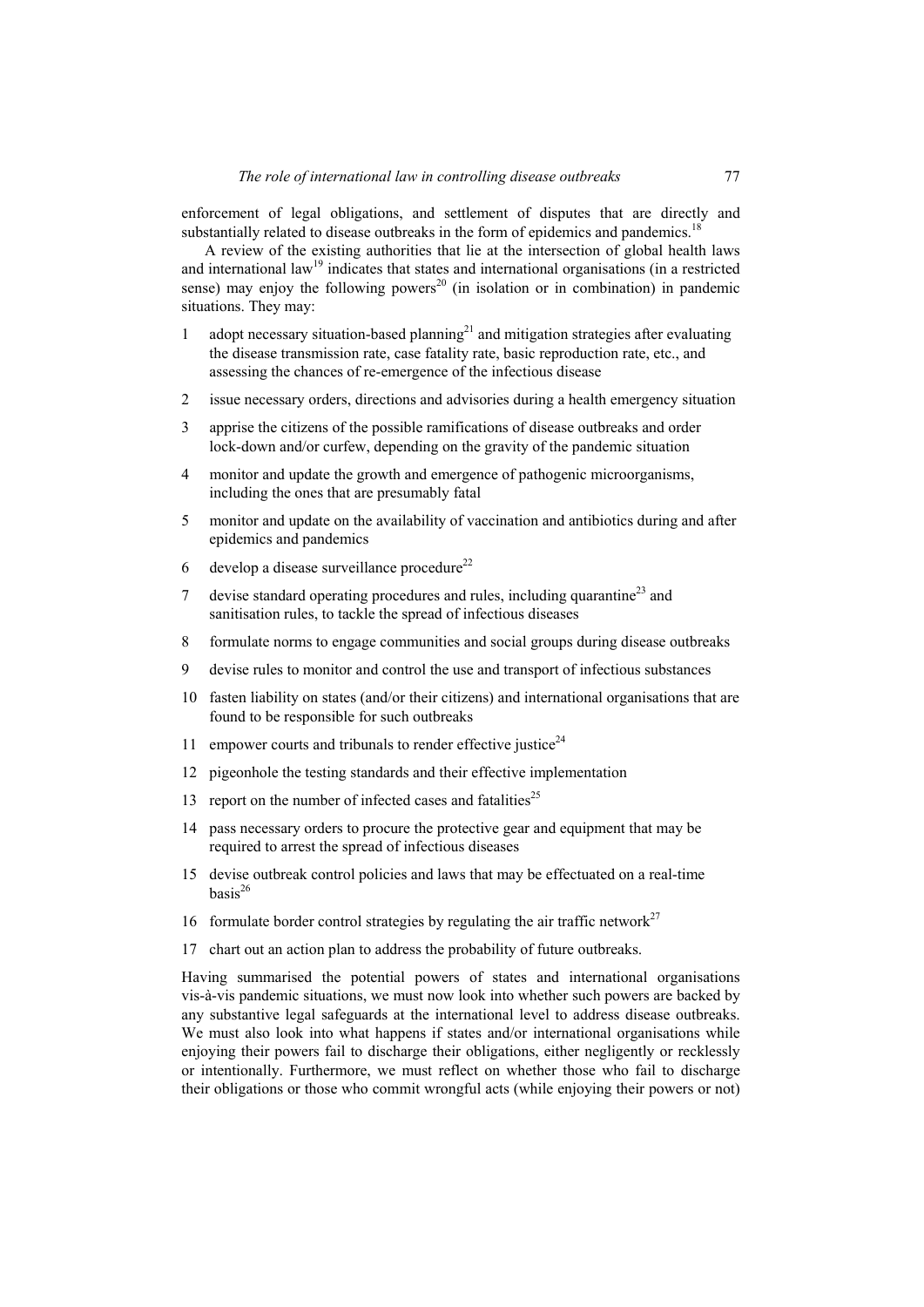may be made answerable and be held civilly or criminally liable under the present international legal regime. To address the aforementioned issues, the present commentary invokes global health laws, the law of state responsibility and international criminal law to understand how and to what extent such international norms have bearing on disease outbreaks. It also looks into the principles of advisory jurisdiction of the ICJ to understand the interplay of the aforementioned laws, especially in light of pandemic preparedness.<sup>28</sup>

### **2 A century-long history of major disease outbreaks**

Before we delve into understanding the role of international law in controlling disease outbreaks, let us read through a few pandemics and epidemics that had killed millions of people across the world. One of the first known and recorded disease outbreaks transcending national boundaries was the Spanish Flu that had killed more than 25 million people.<sup>29</sup> Triggered by the H1N1 influenza virus strain, the flu started sometime in  $1918-1919$  and occurred in three phases<sup>30</sup> touching almost all continents. The pandemic was so severe that it had forced many of the regional and national governments to close public places such as theatre halls, churches, etc., although no central lockdown took place.<sup>31</sup> Attempts to arrest the spread of the flu virus seemed futile and the strategic quarantine policies did not effectively decelerate the fatality rate.<sup>32</sup> The problems relating to Spanish Flu were further exacerbated by the causes and effects of World War I.33,34 The large-scale annihilation caused by Spanish Flu was indeed an eye-opener and many nations started adopting effective mechanisms to respond to further epidemics. They started implementing aggressive disease surveillance systems<sup>35</sup> and investing in disease eradication programs (especially after World War II).<sup>36</sup> The approach was somehow successful and for almost a century the world did not witness a severe pandemic such as the Spanish Flu. However, the Asian Flu pandemic of 1957, the Hong Kong Flu Pandemic of 1968, the HIV/AIDS pandemic of 1981 (which continues to be a threat in parts of Africa), the outbreak of SARS in 2003, the H1N1 Swine Flu outbreak in 2009 and the Ebola and Zika virus outbreaks (which are continuing) between 2014 and 2016 posed intermittent threats to our global public healthcare infrastructure. Seemingly, a reflection of the effects caused by the Spanish Flu may be witnessed in the most recent Covid-19 outbreak<sup>37</sup> that has ravaged almost the entire world. The devastating consequences caused by the Spanish Flu and the Covid-19 are interestingly quite similar, despite sweeping advancements in the field of disease prevention and management. As per the latest reports available from John Hopkins University<sup>38</sup> as on date, the Covid-19 infection has affected about 81,680,712 people. Not only that, the disease has seemingly reached almost all parts of the globe requiring states to opt for stringent measures such as lockdown and curfew. The total number of deaths stands at 1,781,798 with almost all countries bearing the brunt of this disease outbreak. National governments are trying their best to control the spread of the virus but are still unable to gain the desired success and the surge in Covid-19 viral infections continues.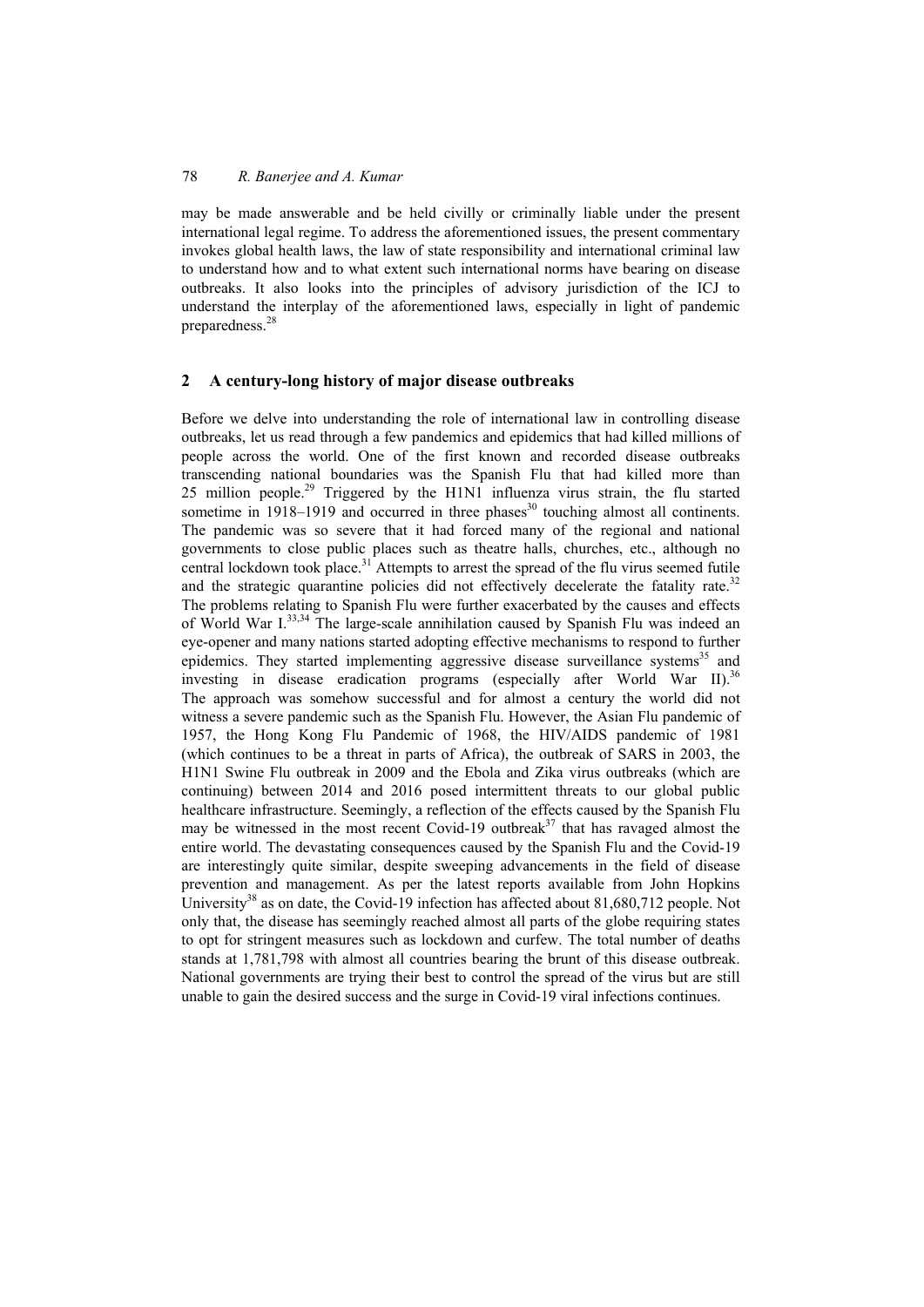#### **3 The governing international laws on disease outbreaks**

The role of international law in controlling disease outbreaks is arguably limited since there are hardly any direct laws (barring the IHR, which is dealt with subsequently) governing the subject. One of the probable reasons why an overwhelming international legal framework on disease outbreaks is absent is that for decades following World War II, most of the nation-states, intergovernmental and non-governmental organisations (NGOs) were unwilling to recognise the potential of international law in addressing global public health issues.<sup>39</sup> It was only in the 1990s that the nation-states and such organisations increasingly felt the need to realign their strategies to address global public health concerns. This shift in attitude was mainly because of the changing international order and the public health threats caused in the wake of globalisation.<sup>40</sup> Another possible reason why an overwhelming legal framework on disease outbreaks is absent is that health and hygiene standards differ across jurisdictions and it is hard to find a common thread to bind nations together especially in the perspective of outbreak of communicable diseases. A third reason may be that many states are unwilling to accept global health law not only because it trenches on state sovereignty but also because it lacks sanction.<sup>41,42</sup>

In view of the above argument(s) and the question(s) hypothesised in the introductory part of this paper, let us examine the existing international legal framework and corroborate whether such framework may possibly address issues emanating out of disease outbreaks.

#### *3.1 Global health laws*

Although global health laws are supposedly best-suited to address potential disease outbreaks and to provide answers to ethical issues, $43$  it was for years that a well-defined nexus between global health laws and public international law could be created.<sup>44</sup> In fact, the potential of international law to address global public health concerns remained untapped for a long time.<sup>45</sup> Arguably, global health law is still a slowly developing field<sup>46</sup> and there was no overwhelming consensus regarding the effective application of such laws from 1980s till the advent of the 21st century. One possible explanation behind the slow growth of global health laws may be that the subject-matter of such laws is in a state of continuous change not only because of the advancements in medical science and technology but also because of the changing perceptions of the risks posed on public health.<sup>47</sup> Another explanation may be that global health laws are structurally infirm since there exists a marked variance in which nation-states construe, implement and interpret such laws. This explains why such laws do not even attempt to harness (even experimentally) the resources and creativity of potential actors, including non-state actors and NGOs.48 Eventually, from monitoring to enforcement to compliance they are solely dependent on the WHO whose seeming indifference (despite its 'health-for-all' vision) to adopt a holistic legal approach in the first few decades of its formation makes it clear why a comprehensive disease response mechanism could not be drawn up internationally. In fact, on the contrary, WHO's emphasised strategies<sup>49</sup> relating to disease outbreaks seemed to marginalise the purposive role of international law.<sup>50</sup> Although WHO enjoys sweeping powers in playing a critical role in establishing and promoting global health laws at the municipal, regional and international levels,<sup>51</sup> it was not until the late 1990s that the WHO felt the need to redefine the laws of pandemic preparedness in tune with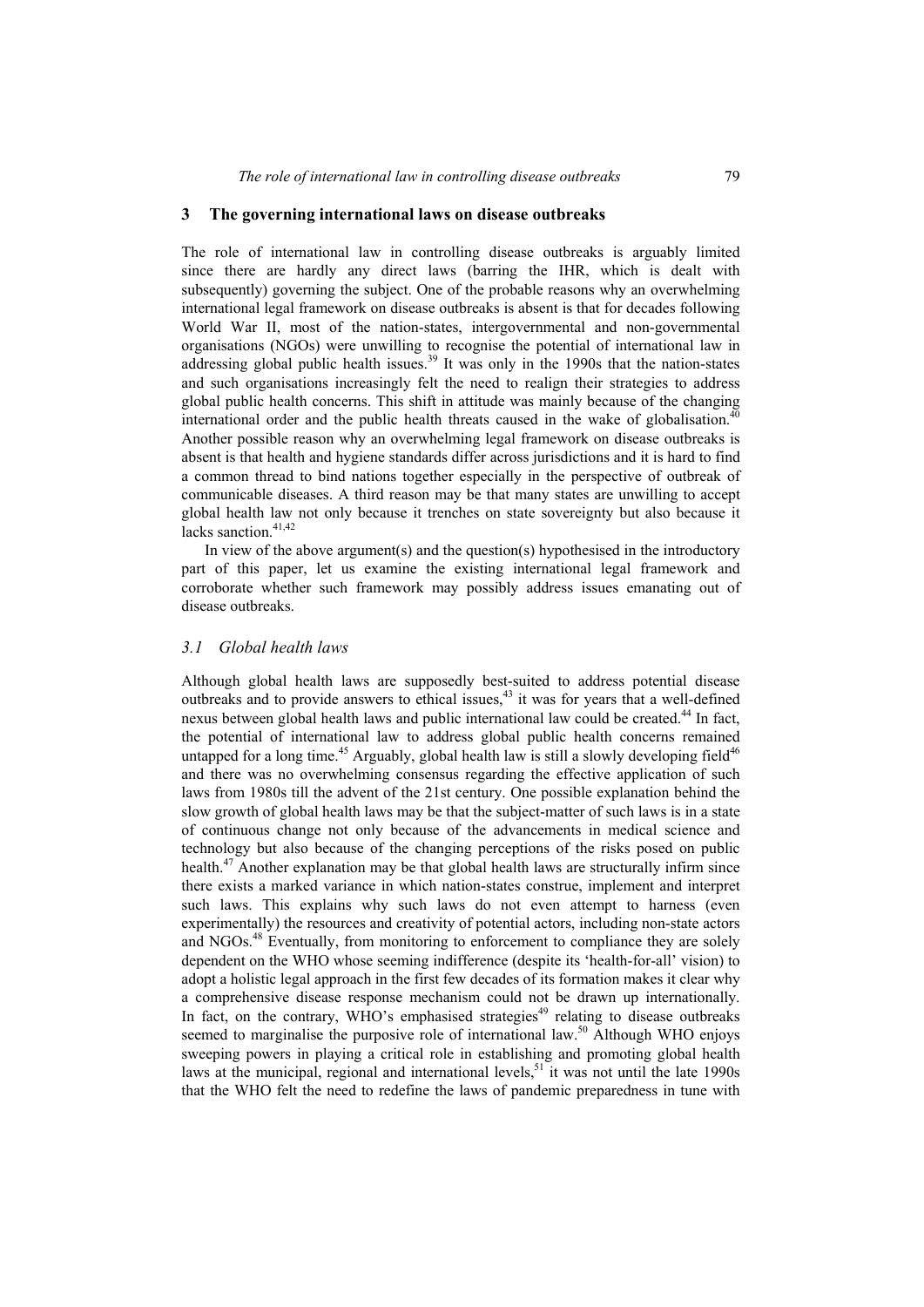the emerging global health norms created as a consequence of the globalisation of public health.<sup>52</sup> While the globalisation of public health forced nations to cooperate on trans-border health issues, it also transformed the role of quite a few nation-states, outstripping the capability of such states to address the issues of disease control.<sup>53</sup> Because of globalisation, issues such as health equity or health justice<sup>54</sup> did not receive sufficient treatment in public international law,<sup>55</sup> a point which may further explain the out-of-proportion rift between global health laws and public international law.

Globalisation, nonetheless, requires that states cooperate between and among themselves and engage in constructive dialogue in advancing the principle of equitable health.<sup>56</sup> In tune with the requirement, the WHO eventually adopted a broad and revised IHR57 in 2005 thereby creating a modified international health system that not only engaged states through mechanisms such as reporting and compliance but also facilitated the process of addressing public health emergencies of international concern.58 The revised regulations ushered in a new era of transformational reforms by including the principles of early reporting and non-state reporting (in deviation from WHO's statist approach).<sup>59</sup> The main purpose<sup>60</sup> of the revised IHR is to chart out ways that effectively prevent and control the international spread of infectious diseases and that ensure minimum interference with international traffic and trade.<sup>61</sup> Another purpose of the Regulations is to oversee and control epidemiological information relating to the trans-boundary spread of infectious diseases. The preamble of the revised IHR attests the continuing significance of the WHO's role not only in effectively responding to disease outbreaks but also in facilitating capacity building of member states. Article 2 defines the scope and purpose of the regulations. Article 3 of the IHR spells out the operative principles, which include the protection of all people from the trans-boundary spread of infectious diseases. Article 3 also bestows plenary powers on the nation-states to devise their respective health policies in conjunction with the mandates of the IHR. Article 4 creates an obligation on nation-states to establish or designate a national-level point of contact which shall provide all necessary information (to the WHO contact point) required for the effective implementation of the IHR mandates. States are also obligated to enhance their capacity to successfully conduct disease surveillance $62$  and report public health events in accordance with the provisions of the IHR. Vide Articles 6 and 7 of the IHR, a responsibility is bequeathed on the states to notify and inform the WHO of a public health event, usual, unusual or unexpected, which may trigger a public health emergency of international concern. Article 9 of the IHR empowers the WHO to admit 'other reports<sup> $63$ </sup> that effectuates the analysis of a particular epidemiological situation.<sup>64</sup> Apart from the above, the IHR envisages the formation of an Emergency Committee<sup>65</sup> that can render advice to the WHO Director-General, and can declare a public health emergency of international concern if the committee is satisfied that such a situation has arisen. Apart from its above powers and functions, the committee can make recommendations on increasing surveillance and on the need to avoid unnecessary trade, travel and human rights restrictions.<sup>66</sup>

Interestingly, even the revised IHR has not been able to create an infallible system to support the cause of pandemic preparedness. Systemic deficiencies such as states' non-compliance in matters pertaining to reporting or pandemic preparedness seem to cripple the IHR regime; debatably, it has been observed that only 30% of the member states appear to meet the IHR's core capacity requirements on pandemic preparedness.<sup>67</sup> Also, the conspicuous lack of an incentive structure within the IHR framework deters the member states from utilising resources to develop core capacities.<sup>68</sup> Furthermore, during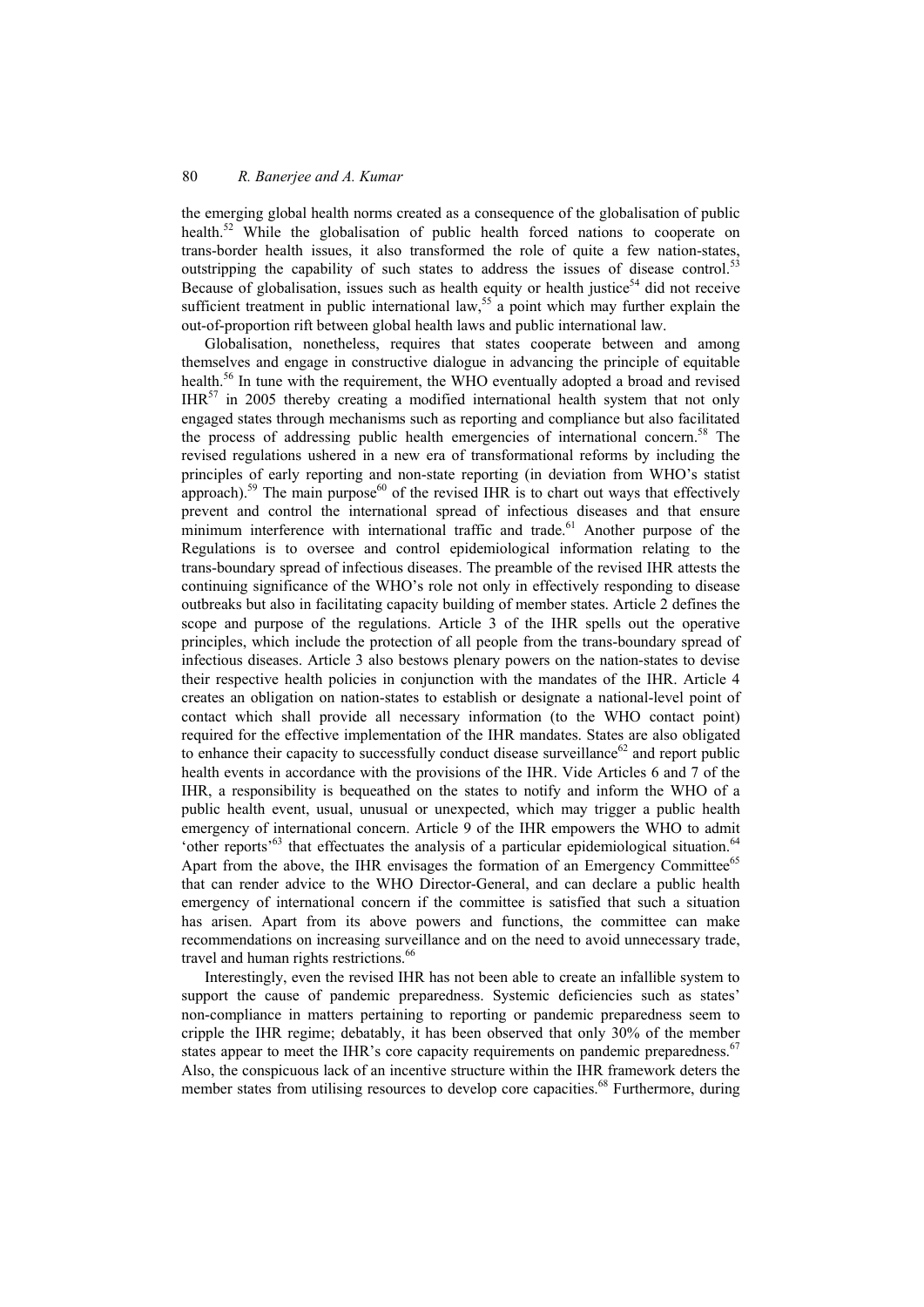disease outbreaks states are at liberty to not report unusual findings or any findings that may adversely impact their trade, tourism or businesses.<sup>69</sup> Apart from the systemic flaws referred above, the apparent unwillingness of the WHO to forge synergistic partnerships with international bodies such as the Food and Agricultural Organization, International Labour Organization, etc., $70$  and with NGOs such as the Global Health Security Agenda that operate in similar areas (infectious diseases) may also provide an explanation why the IHR regime has failed to live up to its standards.

Although the H1N1 Swine Flu outbreak in 2009, and the Ebola and Zika virus outbreaks between 2014 and 2016 (which are continuing) were addressed by the IHR with some effectiveness (although there is a substantial body of research indicating to the contrary), $71$  the present Covid-19 pandemic has exposed the inherent infirmities of the IHR regime. For example, the Ebola pandemic conspicuously pointed out that the gap between IHR's norms and their real-world effect is vast.<sup>72</sup> The force of the so-called operative provisions of the IHR draft, especially those relating to public health response and public health measures, seem to be failing to control the deleterious effects of the pandemics, including Covid-19. While there is hardly any dispute in regard with the WHO performing its task by trying to implement the IHR provisions, in the absence of a therapeutic design<sup>73</sup> and a sturdy outbreak response mechanism, the global administration of pandemics seems to be dwindling.

#### *3.2 The law of state responsibility*

The paper briefly discusses the apparent chances of putting the vector of state responsibility in the current accruing discussion and argues, in light of the elements determining responsibility, viz., attributability and breach of *erga omnes* obligations,<sup>74</sup> whether a state may be held responsible for an internationally wrongful act. The law of state responsibility finds its spirit in the principle of 'attributability',  $\frac{75}{15}$  which essentially means that it must be proved beyond any reasonable doubt whatsoever that the wrongful act/omission of a state caused the wrongful event. Which conduct (that may be attributed to a state or its agencies) leads to a breach of what obligation is another question in this ensuing debate. In climate change law, for example, the element of causation has been a matter of long-standing disagreement; in current jurisprudence, states cannot be made responsible for emissions because it becomes a challenging issue to demonstrate the direct causal link between climate-change-related disasters and emissions by a particular state. International action on climate change adaptation and mitigation – consisting mainly of projects with a primal focus on certain environmental issues – contrasts sharply with the restorative obligations of a state responsible for an internationally wrongful act. The objective of mitigating climate change through 'quantified emission limitation and reduction commitments' differs in terminology and substance from the obligation of a state responsible for continuing an internationally wrongful act to 'cease that act'. In that way, an obligation of a state to not emit greenhouse gases because it causes harm in the form of global warming cannot be, under general circumstances, proved under international law. In order to determine the attribution of responsibility in the case of pandemics, i.e., for the massive visible loss of lives and livelihoods across borders – there is a need to understand whether any specific country (or even a group of countries) breached any obligation owed towards the international community, and what kind of obligation it was.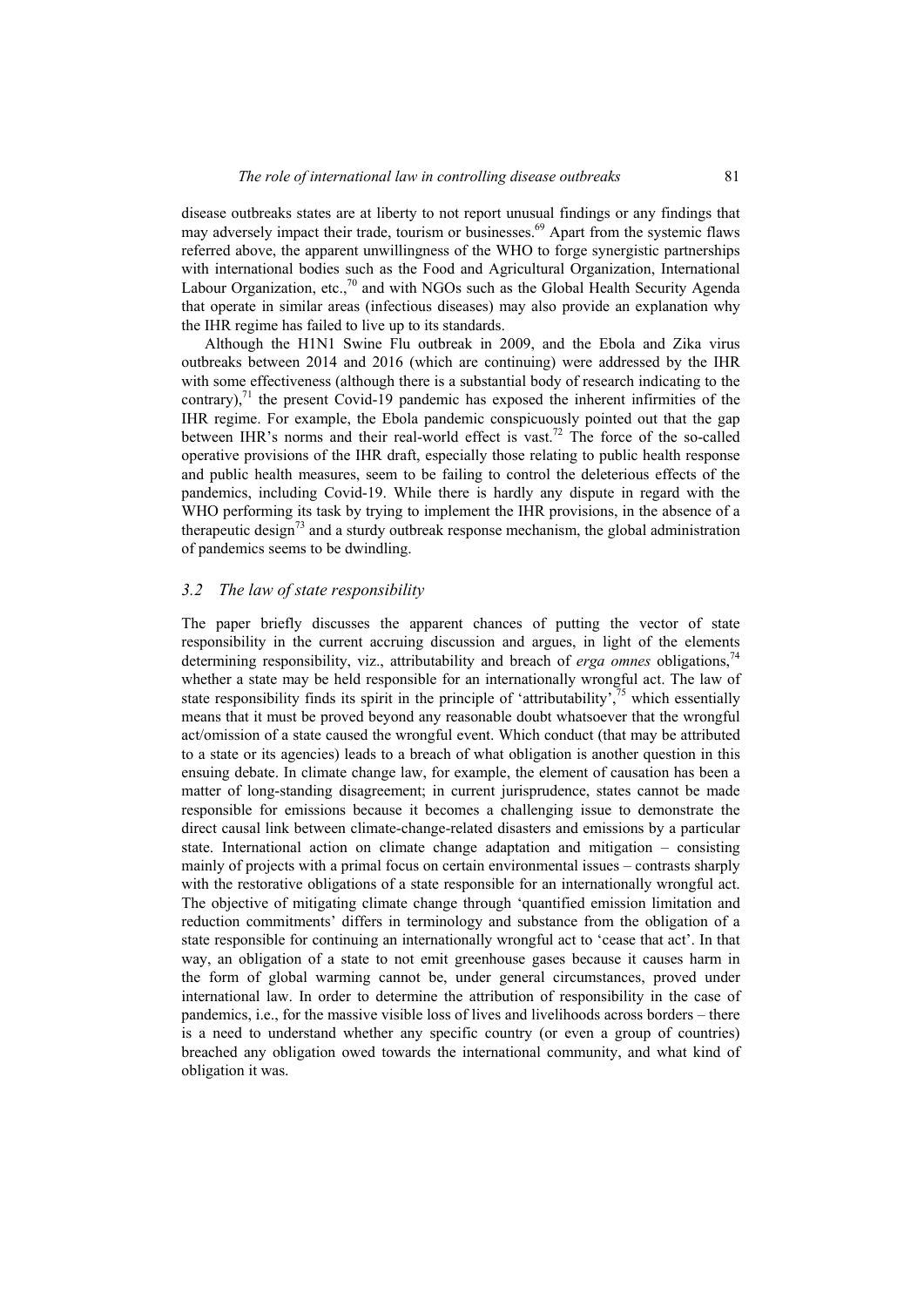The law of state responsibility defines the conditions under which states may be held liable for breaching *erga omnes* obligations. Obligations *erga omnes* are said to be the broadest, and simultaneously the narrowest principles that could help articulate such a responsibility. They also lay down the consequences for the breach of such obligations and the possible defences that are available to the nation-states to avoid the obligations. In the context of pandemics, especially with reference to the IHR regime, states are obligated to cooperate and report to mitigate any chances of spread of infectious diseases across borders. In fact, the reporting obligation is undoubtedly an *erga omnes* one, the breach of which tantamounts to an internationally wrongful act; for example, if a nation-state suppresses information about an infectious disease that spreads across borders, the nation may be held civilly liable<sup>76</sup> and be asked to make reparations.<sup>77</sup>

Interestingly, the progressive development of such an important law did not translate into codification (in the form of a multilateral treaty or otherwise) despite the notable efforts of the International Law Commission (ILC) to include it (in the statute books) as an international obligation law. Many of the passionate attempts spanning across almost half a century<sup>8</sup> by the ILC to codify the laws governing state responsibility in accordance with Article 13, paragraph (1)(a) of the United Nations Charter, were in vain. The law finally consolidated in 2001 as Draft Articles on Responsibility of States for Internationally Wrongful Acts. The Draft Articles provided the much-desired framework as to how states might be made responsible for breaches of international obligations. Article 1 of the Draft Articles makes states responsible for every internationally wrongful act (which also includes omission). An *ejusdem generis* construction of Article 1 indicates that each single internationally wrongful action constituting a broader action leads to some consequences and is, therefore, sufficient to make a state responsible, provided the two important elements of attributability and breach (discussed above) are made out. The Draft Articles spell out, among other things, the conditions and circumstances under which a conduct may be attributable to a state, the circumstances under which a conduct tantamounts to a breach of an international obligation, the circumstances that may preclude liability of states, the modes of reparation for injuries caused, the consequences arising out of an internationally wrongful act, etc. The articles even allow third-party states (states that have not suffered any direct damage) to bring action against a state for any breach of obligations that involves serious human rights violations.<sup>79</sup> By virtue of Article 48, any third-party state can invoke state responsibility and can ask for cessation and non-repetition, apart from seeking reparations.<sup>80</sup> In fact, this non-privity clause transcends the nearest neighbour principle and plays a quintessential role in including human rights issues (arising out of disease outbreaks) within the broader framework of the law of state responsibility.

Even if the ILC succeeded in codifying the articles on state responsibility, the requirement of attribution and causation, rather than focusing on the duty of a state to cooperate would not resolve the issue of addressing the human costs of the spread of infectious diseases. The lack of a detailed understanding of what state obligations should be will bring the discussion to *erga omnes* and will keep international law restricted to intentional and aggressive breaches rather than insidious ones, such as the ones that are apparent during the current Covid-19 pandemic. The ILC has also adopted draft articles on the prevention of trans-boundary harm from hazardous activities. This brings the analysis to the question of whether the rule relates to the harm caused, or to specific activities which *would cause* harm. The answer entails different consequences particularly in the case of an errant nation's responsibility. If the harm itself from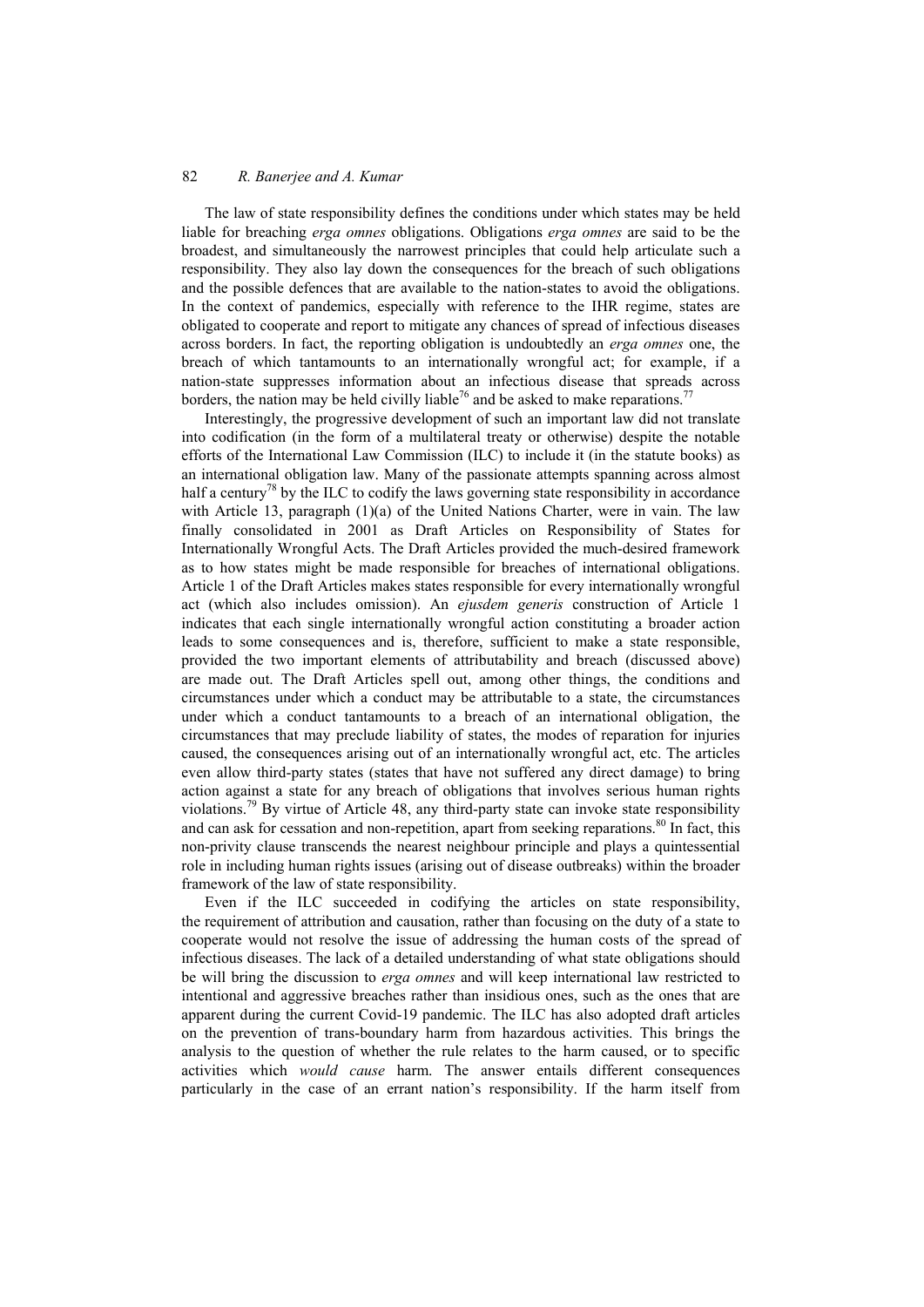whatever source or activity is prohibited, then the nature of the activity is irrelevant. If, on the other hand, state responsibility depends on whether a specific activity is allowed or prohibited, then the question of how to deal with activities not prohibited by international law has to be addressed. Accordingly, assuming that the virus came from bats or pangolins, the question that one may pose is: is wildlife trade a hazardous activity under international law? If it is not, then the ILC articles on trans-boundary harm would not apply *prima facie*.

If the no-harm rule is not about whether or not the relevant activity as such is unlawful, but whether or not the home state has done everything in its means to avoid causing trans-boundary harm, then the approach by the ILC seems to be fundamentally misconceived and, to a certain extent, superfluous. What is more, it waters down the no-harm principle, which should be strengthened instead. In the words of Rosalyn Higgins, former President of the ICJ, "if what is required for something to fall within the law of state responsibility is an internationally wrongful act, then what is internationally wrongful is allowing the harm to occur."<sup>81</sup>

Therefore, the international community must understand the different facets of available principles so that legal processes may be strengthened. This can be done by:

- 1 advancing the no-harm rule by focusing on the harm rather than the activity
- 2 articulating and advancing *erga omnes* obligations to include the no-harm principle.

Looked from a very objective sense, there is hardly any doubt that in pandemics state responsibility would arise if nation-states pose harm/risk by not implementing proper restrictions or by implementing the restrictions in an improper time or by being negligent in effectively addressing the threats arising out of the pandemics.<sup>82</sup>

Although the law of state responsibility continues to be the maiden law<sup>83</sup> that can supposedly bring errant states to book, the legal consequence for the conduct of a state responsible for any wrongful act is only reparation; such a consequence relegates the law to a strict liability tort in domestic law!<sup>84</sup> Also, the general principles of the draft on state responsibility primarily refer to the responsibility of states and not of international organisations,85 individuals or non-state actors, who may also be held liable, either individually or jointly, for committing internationally wrongful acts.<sup>86</sup> Furthermore, third-party states can hold a state responsible only in the event of a breach of peremptory norms. The points posited above indicates that the law remains weak and has a barren land for its growth. Whether there is a chance of invoking the law in reference to disease outbreaks is a matter of acrimonious debate.

#### *3.3 International criminal law*

One pertinent point that may not come immediately to our thinking is the relevance, if any, of international criminal law and international criminal justice in reference with pandemics such as Covid-19. Pandemics are seemingly not connected to international criminal law but what if a criminal act or omission is responsible for such pandemics or what if a criminal act or omission consolidates the causes or consequences of the pandemics. Will the notions of individual criminal responsibility $87$  and of criminal (mis)conduct become relevant in the particular context? Will international criminal justice play an instrumental role in the prevention of, and response to public health emergencies triggered by such kind of criminal act or omission? Will the victims be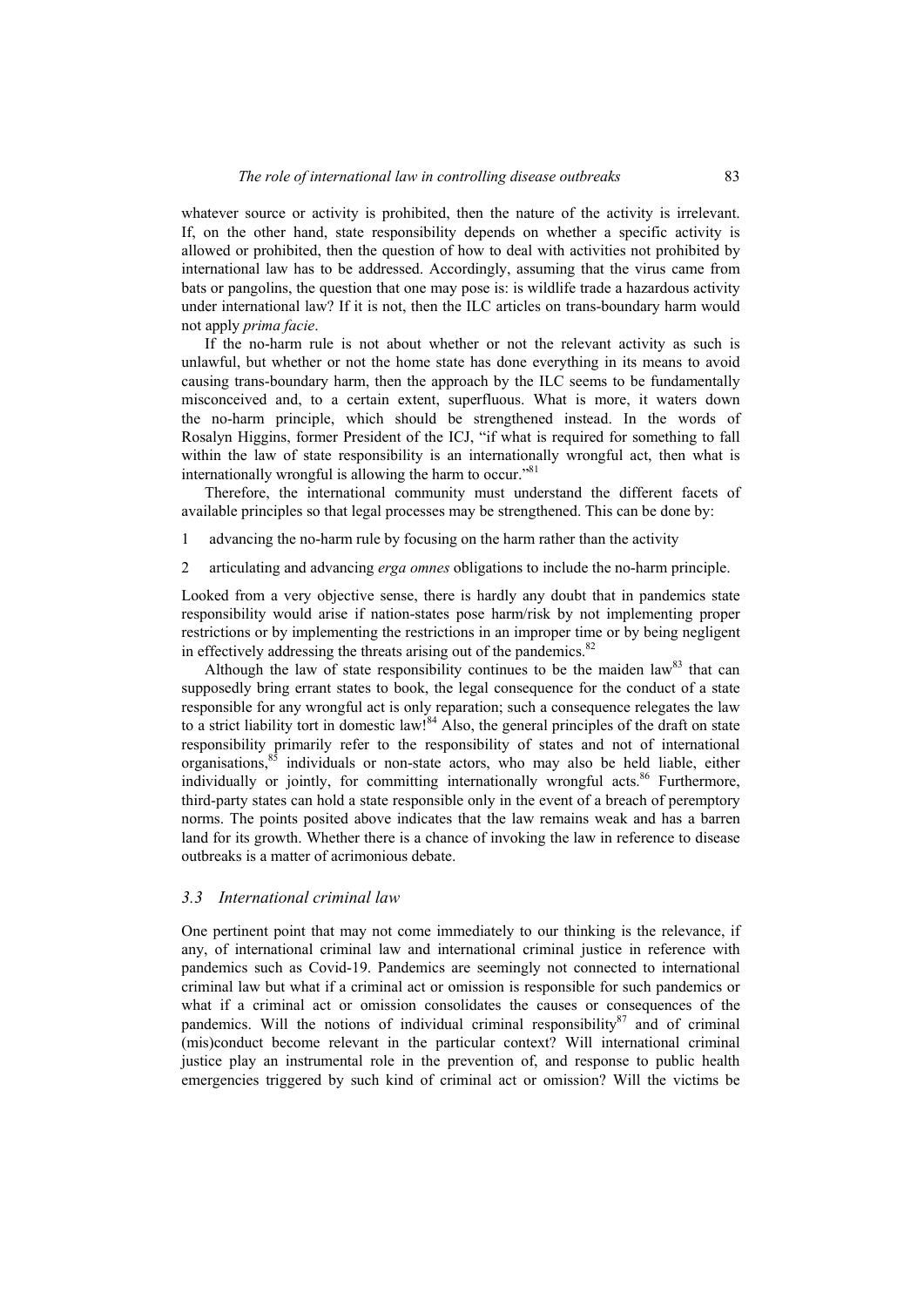eligible for an effective remedy and will the perpetrators be punished? The only forum that may answer these apparently atypical questions, which intersect between the two laws, viz., international criminal law and global health law, is the International Criminal Court  $(ICC)$ ,<sup>88</sup> which applies the respective crime elements to know whether any of the mandated type(s) of crime(s), viz., genocide,<sup>89</sup> crimes against humanity,<sup>90,91</sup> war crimes<sup>92</sup> and crime of aggression<sup>93</sup> is/are committed. Article 21 of the Rome Statute allows the ICC to even go beyond the treaty wordings circumscribing the four core crimes and embrace a purposive approach while taking into consideration the customary rules<sup>94</sup> and the general criminal law principles followed domestically while interpreting and applying the given norms. Furthermore, Article 15 of the statute (read with Articles 53 and 54) bestows powers on the prosecutor<sup>95</sup> of the ICC to initiate *proprio motu* investigation if he/she thinks there is a reasonable basis for conducting such investigation regarding the alleged crimes.<sup>96</sup> But the reason why such plenary powers of the ICC or of its prosecutor cannot be harnessed to address the issue of disease outbreaks is that they are meant to be invoked only in a conflict-ridden setting $97$  and in a situation where *mens rea* could be explicitly made out.<sup>98</sup> While the former contextual requirement of a conflict-ridden setting is almost always absent during disease outbreaks, the latter requirement of *mens rea* (a *sine qua non* for attributing individual criminal responsibility)<sup>99</sup> may be present but may not be proved, thereby restricting the ICC and/or its prosecutor to exercise discretion in an alleged criminal (mis)conduct. Therefore, in a sense, all the four crimes are but discretely related to criminally wrongful acts/omissions relating to disease outbreaks not only because the contextual requirements of the core international crimes are not in conformity with those acts/omissions (strict liability, intentional or non-intentional) purportedly committed as a cause or consequence of disease outbreaks but also because a few of them (such as the crime of genocide) require special/specific intent (sometimes referred to as *dolus specialis* in inquisitorial jurisdictions), indicating *inter alia* the substantive requirement to meet the proof-beyond-reasonable-doubt standard. Also, the structural elements of the international crimes recognised in the ICC statute, perhaps, require an overt act and does not *prime facie* include a criminal omission. Hence, criminal omissions incidental to or consequential upon disease outbreaks may not automatically qualify as crimes contemplated under the statute; for example, if a nation or an international organisation criminally omits to take substantive precautions to restrict the transmission of an infectious disease that causes extensive devastation, the norms of international criminal law may not come into play naturally, irrespective of whether such omission is intentional, negligent or reckless. It is imperative to mention here that in a few countries such as Norway, Denmark, etc., transmission, including aggravated transmission, of infectious diseases constitutes a criminal offence;<sup>100</sup> for example, the Danish criminal law purportedly punishes a person who, in contravention of laid-down norms meant for preventing or combating a contagious disease, creates a danger that such a disease will infect the public.<sup>101</sup> Unfortunately, international criminal law seems oblivious to the issue of criminal transmission either as a cause or consequence of outbreaks of communicable diseases.

Another important issue that is at the juxtaposition of international criminal law and disease outbreaks is that of admissibility. As per Article 17 of the Rome Statute, the ICC will only admit a case where a state is either disinclined or is genuinely incapable of carrying out the criminal prosecution. The determination of such disinclination or incapability is incumbent on the subjective satisfaction of the state, implying further that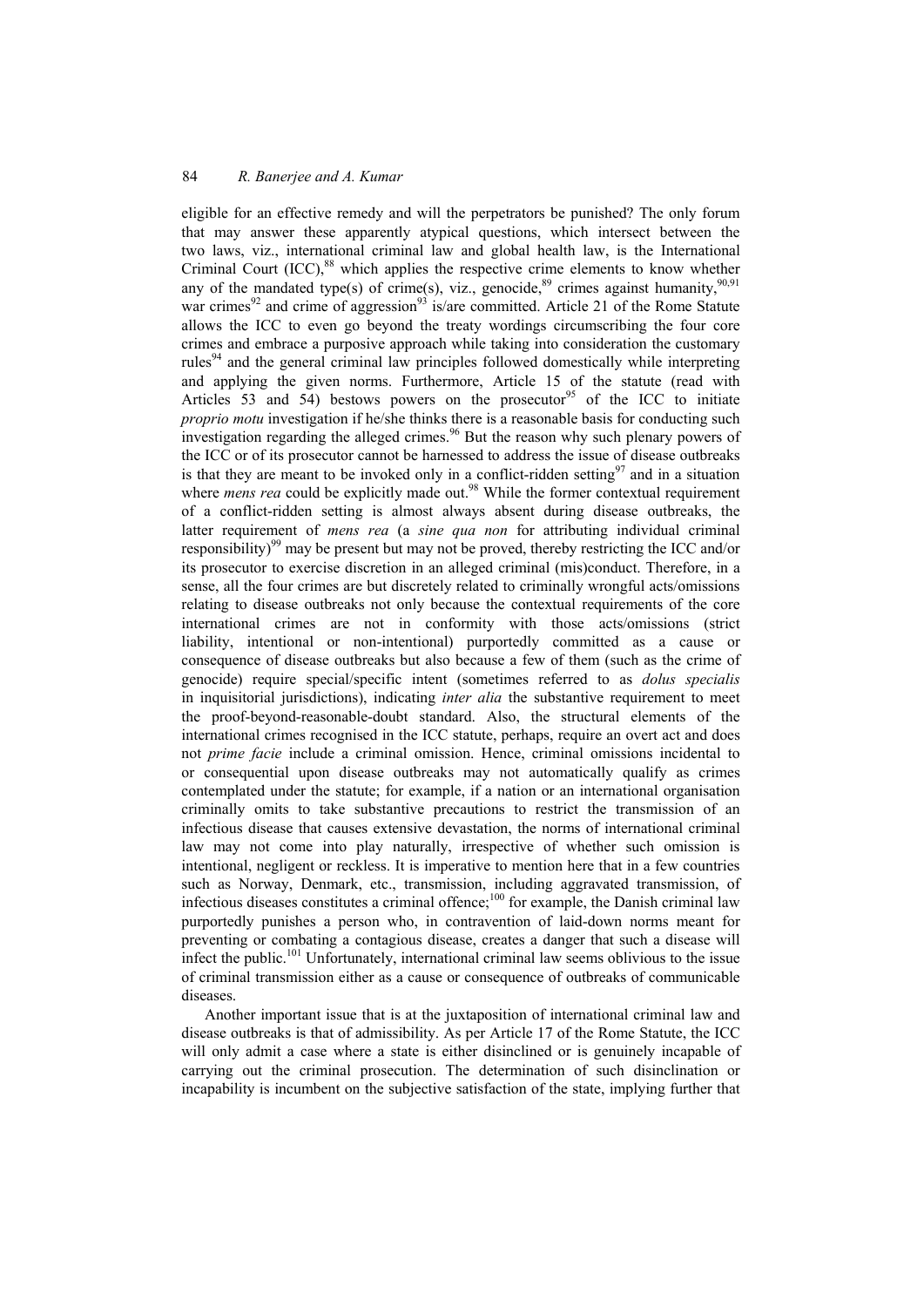the state may cherry-pick cases on its own accord. Also, such an admissibility regime operates only between ICC and states parties and not between ICC and non-state parties or between the non-state and non-state parties or between the states parties and the non-state parties.<sup>102</sup> The dependence on the states largely curtails the power of the ICC, which can only complement and supplement national jurisdictions while prosecuting international crimes.<sup>103</sup> In fact, ICC's unqualified adherence to the principle of complementarity is quite often self-defeating since it is the states' prerogative to implement the principle not only by transposing the mandates of the Rome Statute in their domestic laws and policies but also by effectively investigating and prosecuting the statutory international crimes.<sup>104</sup> Also, such transposition of laws is easier said than done; examples from the African Union (AU) indicate that many of the AU states do not possess the institutional capacity and preparedness to transpose the laws in their respective legislative framework.105 They also face other challenges such as lack of resources, lack of political will to implement the operative provisions of the Rome Statute, etc.<sup>106</sup> Also, quite a few nation-states have either not incorporated the ICC crimes in their criminal statutes or are not adroit in undertaking the task of doing so.<sup>107</sup> In a nutshell, in the context of disease outbreaks, the complementarity principle strikes at the very root of international criminal justice contemplated under the ICC regime.

Having understood the inherent limitations of the applicability of international criminal norms in disease outbreaks, we may decide to explore the applicability of different modes of responsibility to actors placed in situations of power who deliberately fail to take all necessary steps to contain the propagation of a potentially deadly virus, in full awareness of the consequences. Or we may inquire as to how we may potentially characterise evidence of an intentional failure to provide adequate health information, support, and facilities to a targeted group suffering a life-threatening pandemic. As we learn more about the connections between climate change and health crises such as Covid-19, we may also renew our efforts to support the ongoing initiatives to develop a certain category of international environmental crimes that may lead to pandemics, or, at least, demand that more emphasis is placed on the environmental consequences of existing crimes on pandemic situations. After all, it is not outside the realm of possibilities that the international criminal justice system be asked to hold to account those who use a crisis situation (caused by a pandemic) as a shelter or a tool to commit or perpetuate crimes against humanity or war crimes, amongst the other core crimes. The very idea and the seed of ICC should germinate in curing the very plexus of the global health crisis, which has the potential of affecting millions.<sup>108</sup> While it is not within the scope of this paper to suggest sweeping changes in the crime categories, the authors feel that it is the appropriate time that the ICC transcends the traditional international crime categories and adopts a more nuanced approach that is best-suited to the changing political, legal and socio-economic needs.

The current crisis caused due to Covid-19 may also lead the international legal community (courts, practitioners, academics, and states) to re-visit some of the international criminal law categories and concepts particularly in light of disease outbreaks. For instance, we may decide to make more and better use of the war crimes provision banning intentional attacks on humanitarian personnel (ICC Statute, Article  $(8)(2)(b)(iii)$  – a crime the ICC Office of the Prosecutor confirmed in its 2016 Policy Paper on Case Selection and Prioritization that it would pay particular attention to make sure that its construction captures deliberate attacks on impartial and independent health workers operating in the context of an armed conflict.<sup>109</sup> But then, the requirement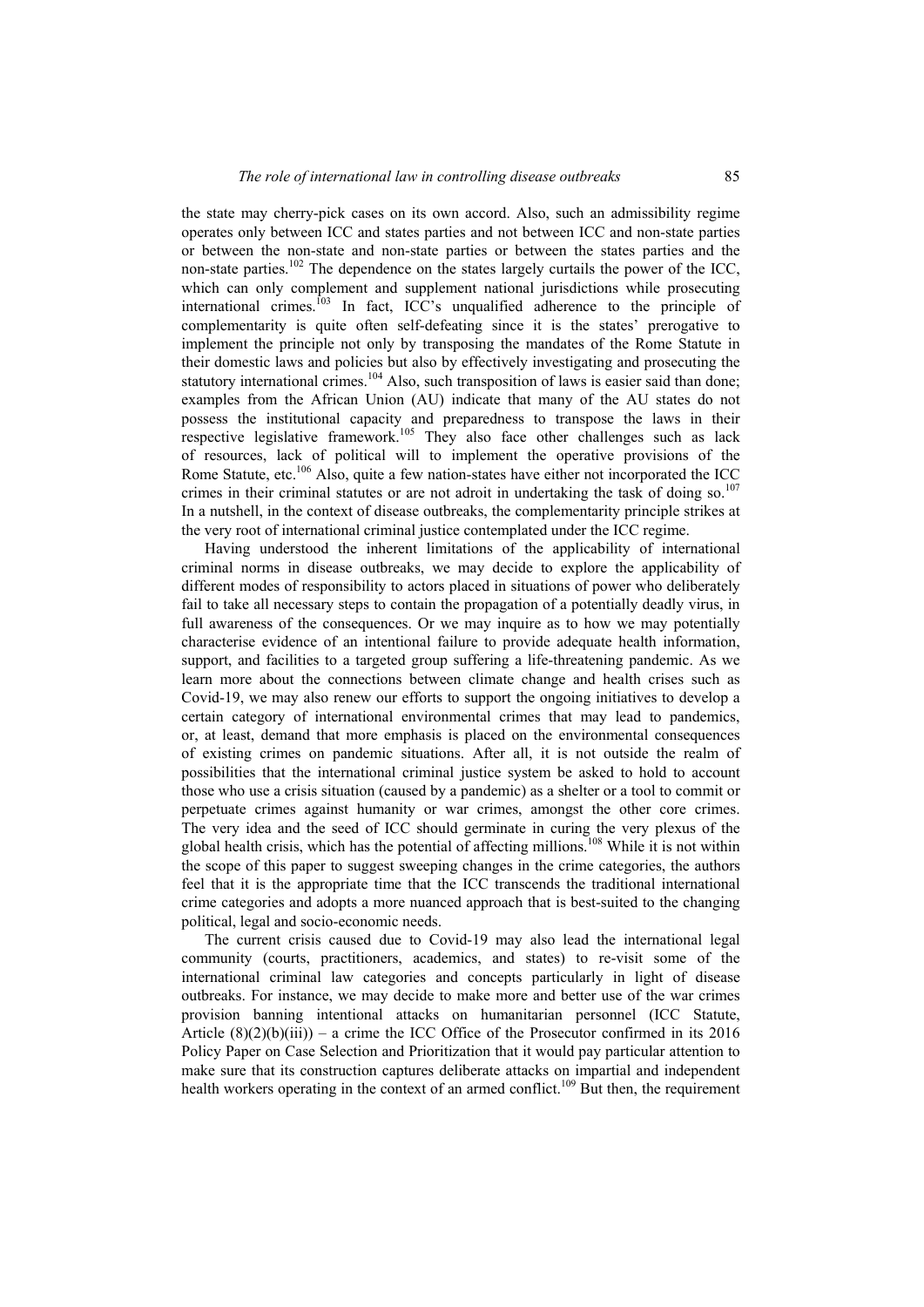of an armed conflict can no way be fulfilled in a disease outbreak setting. Another crime that may be considered to address an internationally wrongful criminal act of a nation vis-à-vis disease outbreaks is contemplated under Article  $7(1)(k)$  which may punish an accused for inhumane acts committed intentionally as part of a widespread or systematic attack directed against any civilian population, with knowledge of the attack thereby causing great suffering, or serious injury to body or to mental or physical health. But one of the fundamental requirements of Article 7 in general is that such acts must be performed in furtherance of a state or organisational policy,<sup>110,111</sup> or by politically organised groups.<sup>112</sup> Also, a crime within the meaning of Article 7(1)(k) requires that states must domestically carry out the task of investigation and prosecution.<sup>113</sup> Furthermore, the complementarity principle renders any action under Article  $7(1)(k)$ difficult. Consequently, both the crimes mandated under Articles (8)(2)(b)(iii) and Article 7(1)(k) require a purposive interpretation by the ICC in light of the complementarity principle before they could be extended to criminal (mis)conduct typical of such disease outbreak settings. Such interpretation by the ICC may hold persuasive value to the extent that the line drawn between interpretation and law-making becomes difficult to differentiate.<sup>114</sup> There is a remote possibility of invoking the crime of genocide in pandemics not only because of the requirement of special intent but also because one has to establish that there is a link (through evidence) between the perpetrator and the causal factor (generally a virus in case of pandemics) and that the virus is spread deliberately with the specific intention to destroy an ethnic, racial, or religious group. $^{115}$ 

### **4 The advisory jurisdiction of the ICJ?**

Disease outbreaks such as the Covid-19 continue to shock and de-globalise the international community. There have been recent deliberations about the ICJ's contentious jurisdiction in the context of the Covid-19 pandemic, stressing in this respect the problem of the state's acceptance of jurisdiction and establishing the existence of a dispute. However, while the focus remains on the Court's contentious proceedings, which is primarily guided by the so-called compulsory jurisdiction of the ICJ, $^{116}$  the route of advisory jurisdiction has taken an unfortunate backseat. Article 96 of the UN Charter states that, in addition to the UN General Assembly (UNGA) and Security Council, other UN organs and specialised agencies may request advisory opinions on 'legal questions arising within the scope of their activities', if duly authorised by the UNGA. In the case of a request for an advisory opinion by the UNGA, the question should be one arising within its scope of activities.<sup>117</sup> Article 10 of the UN Charter confers upon the UNGA competence to determine whether 'any questions or any matters' fall within the scope of the charter, that is, the question(s)/matter(s) must simply be of international concern.<sup>118</sup> It appears beyond serious doubt that questions relating to pandemics fall within the competence of the UNGA, as confirmed by the UNGA resolutions. Any advisory opinion sought for by the UN or its specialised agencies may be rendered by the World Court, invoking its powers specified under Article 65 of the ICJ Statute. Under Article 65 of the ICJ Statute, the ICJ may render an advisory opinion, the purpose of which is to 'offer legal advice to the organs and institutions requesting the opinion'.119 Article 65 of the ICJ Statute reads: "the Court may give an advisory opinion on any legal question at the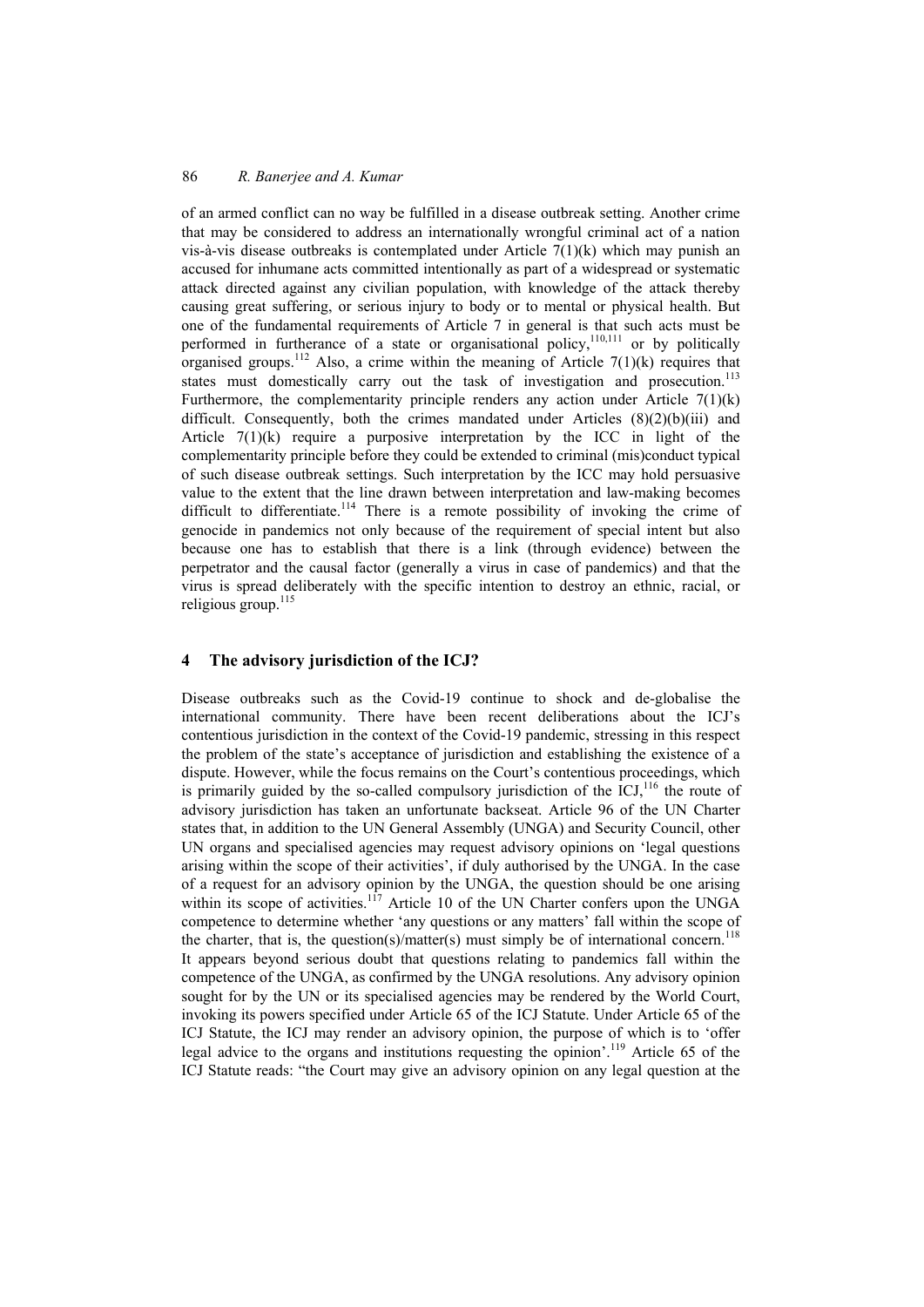request of whatever body may be authorized by or in accordance with the charter of the United Nations to make such a request."<sup>120</sup>

It can be argued here that requesting an advisory opinion from the ICJ would be a desirable route to clarify certain conflicting questions, for instance:

- 1 The international obligations of states in the face of an international spread of disease, and, in particular:
	- when these obligations arise
	- whether the provisions of the IHR are legally binding
	- whether the possible WHO guidance and recommendations fall within the scope of the IHR
	- the extent of national legislative power that may be exercised in pursuance of health policies "in accordance with the Charter of the United Nations and the principles of international law."<sup>121</sup>
- 2 The legal consequences for both the WHO and its members arising from the failure to perform their respective obligations owed under international law relating to trans-boundary spread of diseases.
- 3 The way in which states should balance their competing international obligations such as international human rights obligations, when confronting an international spread of disease.

It can be said that these kinds of questions do not appear to exclusively fall within the domestic jurisdiction of a state. As they are questions particularly of international law, they fall within the sphere of issues on which the ICJ could exercise its advisory jurisdiction.

Also, member states may themselves seek advisory opinion from the ICJ. The basis for invoking the jurisdiction of the ICJ is Article 75 of the WHO Constitution, which states "any question or dispute concerning the interpretation or application of this constitution which is not settled by negotiation or by the Health Assembly shall be referred to the International Court of Justice in conformity with the Statute of the Court unless the parties concerned agree on another mode of settlement." While member states may seek advisory opinion invoking Article 75 read with Article  $22^{122}$  of the WHO Constitution, the WHO may, *suo motu*, seek for an advisory opinion from the ICJ by virtue of Article 76. Furthermore, Article 77 of the Constitution empowers the Director-General of the WHO to appear before the World Court in relation to any proceedings arising out of any request for an advisory opinion.

It is interesting to note and highlight that while advisory opinions are not binding on states, they lay down a path for the subsequent course of action. In the instant matter, it could assist the General Assembly to pass resolutions condemning the passivity of an errant nation in controlling the spread of a pandemic. Secondly, in the landmark advisory opinion in *Legal Consequences of the Construction of a Wall in the Occupied Palestinian Territory case*, 123 the ICJ observed that victims can be provided reparations. Drawing the same analogy, an errant nation can be asked by the ICJ to compensate for losses. Thirdly, the advisory opinion does not require the consent of states; this can offer scope for judicial activism and transcend the passivity that is associated with contentious cases. Fourthly, in an advisory opinion, every state is provided with an opportunity to submit relevant evidence and facts. The court gets to decide on the basis of all the available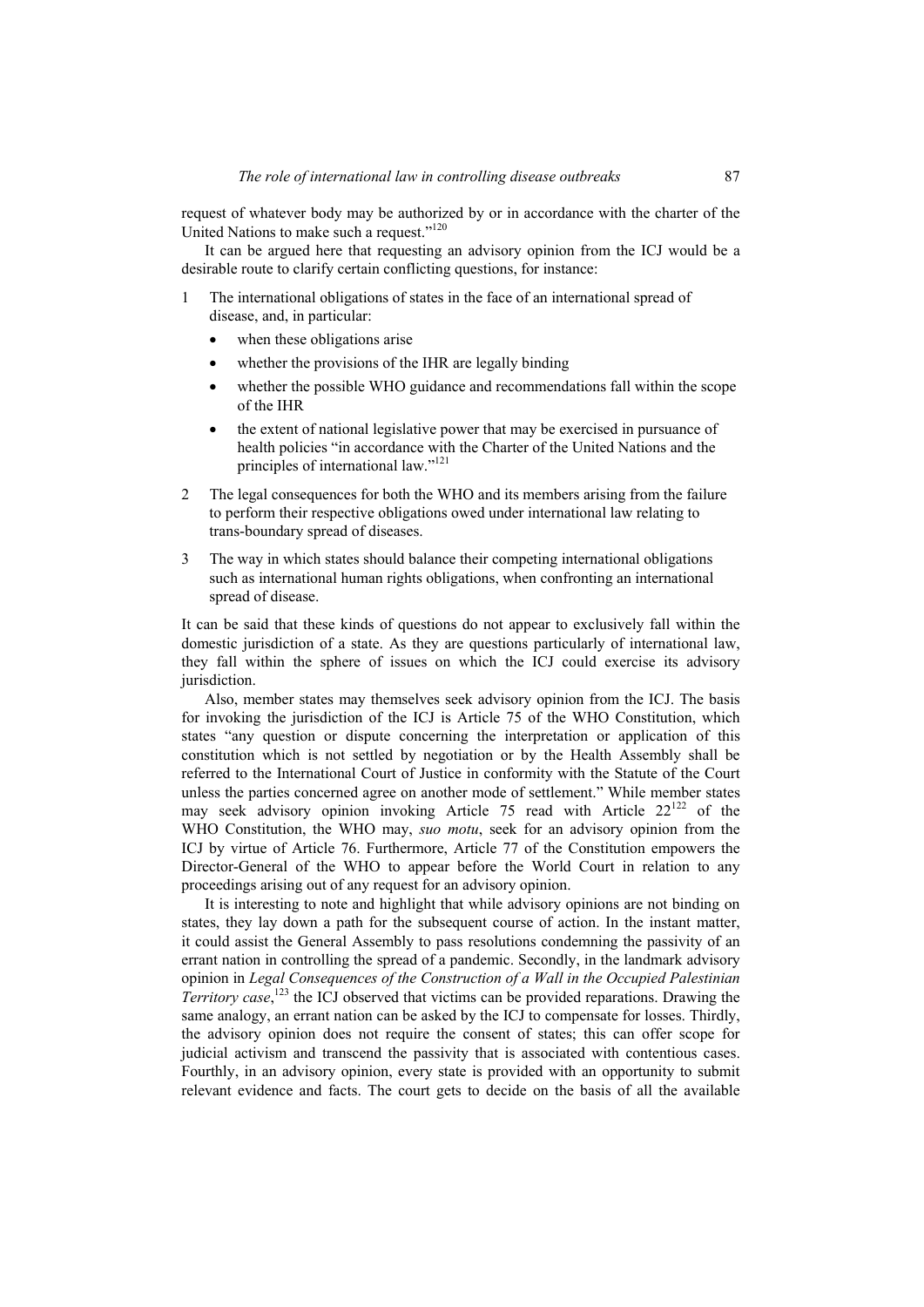evidence at its disposal thus ensuring evidentiary propriety.<sup>124</sup> Lastly, it remains to be seen whether the organs of UNGA or WHO would even consider requesting such an opinion by cooperating together. In all likelihood, dispute settlement mechanisms, including diplomatic means, $125$  would play a major role in the post-pandemic phase. Alternatively, apart from the ICJ, some other adjudicating bodies such as regional human rights bodies may step in, which can add the much-required fuel to mitigate this crisis centrally by providing a helping hand.

#### **5 Conclusions**

To summarise, we are yet to get an affirmative answer when we hunt for an overarching law or even a policy either with regard to providing substantive legal safeguards at the international level or in respect of fastening liability on errant nations (or their citizens) or international organisations for their wrongful acts vis-à-vis disease outbreaks. As regards global health laws operating at an international plane, as on this date, apart from the IHR there is hardly any comprehensive normative guideline to deal with a sudden disease outbreak that has the potential to destroy the lives and livelihoods of people across the globe. Even within the IHR framework, on pandemic preparedness and response, the feasibility of harmonisation of international laws and policies both within and between nations is rendered ineffective because of a high degree of variance in legal and ethical considerations, in socio-cultural perspectives, and in the perception of health and hygiene standards.<sup>126</sup> The harmonisation becomes even more difficult because of jurisdictional issues.

With regard to bringing nation-states and international organisations to book for their internationally wrongful acts vis-à-vis disease outbreaks, neither the law of state responsibility nor international criminal law provides any cogent solution. The main problem with the law of state responsibility is that operation of the law largely depends on the political will of the nation-states; whether a state may be held liable under international law is concomitant of a political decision to be made by the state(s) that suffered the harm.<sup>127</sup> Another issue with the law is that the burden of proof in on the victim(s) to prove that there is a causal link between a state's violation of a legal obligation and the damage that he/she suffered.128 In regard to international criminal law, it appears that the law is yet not competent to address the multifarious issues, including that of aggravated transmission of diseases across boundaries. The Rome Statute addresses an altogether different genre of internationally wrongful (mis)conduct. Even if we accept for the sake of argument that some of the provisions of the Rome Statute, especially Articles  $7(1)(k)$  and  $(8)(2)(b)(iii)$ , may be invoked to address the unsettled issues relating to disease outbreaks, both the impugned provisions require purposive interpretation in the hands of the ICC so that criminal acts or omissions of states or individuals leading to disease outbreaks or exacerbating the consequences of such outbreaks are addressed effectively. But by no stretch of imagination can we assume that the ICC would be willing to purposively interpret<sup>129</sup> the above-mentioned provisions to prove that the drafters of the Rome Statute intended to include (in the said provisions) criminal (mis)conduct that is incidental to or consequential upon disease outbreaks.

On the issue of invocation of advisory jurisdiction of the ICJ during disease outbreaks, any of the UN agencies, including the WHO and its member states, are at liberty to seek advice. The UNGA would presumably be contended if any of the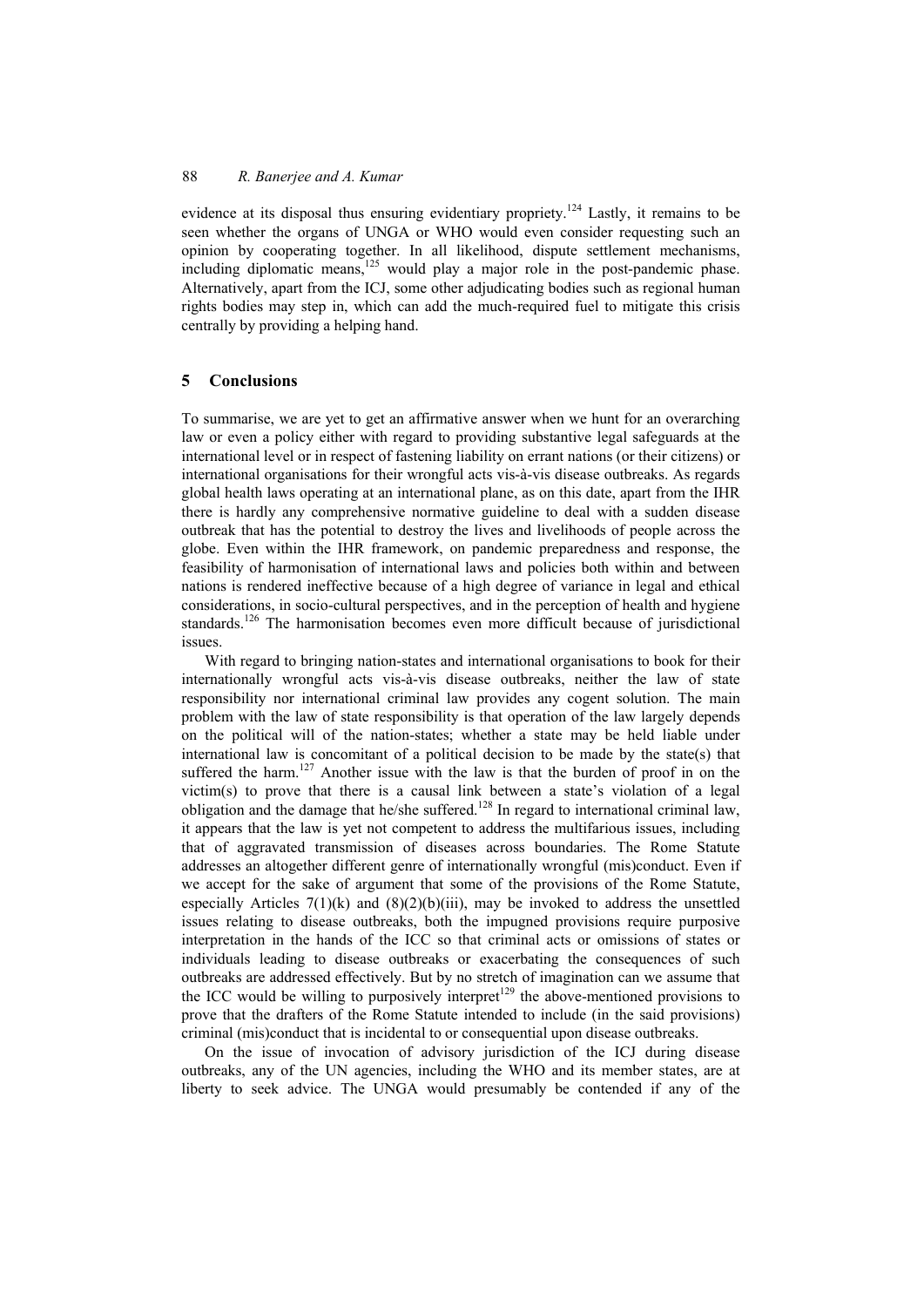UN agencies seeks advisory opinion from the ICJ. But the ICJ can at the most help in the redefinition of the contours of the laws of state responsibility or global health laws (the only laws that operate, albeit ineffectually, in disease outbreaks). The advisory jurisdiction does not generally allow the ICJ to render guidance on the criminality of states or international organisations. It remains to be seen how the UNGA and/or the specialised agencies of the UN makes use of the advisory jurisdiction route of the ICJ.

Overall, the main argument that resonates through the entire paper is that there are limited international legal safeguards to effectively address pandemics and to help reverse their adverse effects. The extent of devastation that these pandemics had caused earlier or are seemed to have been causing now is unimaginable. A clear attestation of such devastation is explained by the worldwide sufferings caused due to Covid-19, forcing us to think whether IHR norms are operationally (in)effective and whether new norms need to be created to control disease outbreaks. The paper suggests that it is ripe time to adopt a 'one-size-fits-all' approach that would eventually help in drawing up a comprehensive international convention,<sup>130</sup> a Pandemic Convention, governing disease outbreaks. The Pandemic Convention may incorporate provisions determining the potential liability of member states for their wrongful acts or omissions.<sup>131</sup> The proposed convention may spell out among other things how epidemiological information will be interchanged among and between nations, how trade and commerce will be carried out during disease outbreaks, how nation-states will help each other in preventing the spread of infectious diseases, how the benefits of advancement in medical science and technology will be unequivocally shared among and between nations, etc. Finally, it may help re-establish the missing link between the WHO and the member states and will bridge the divide between public international law and global health laws. An agreement (in the form of the projected convention) entered into by all international stakeholders *inter se* will assist not only in creating a normative framework guiding the rights and obligations arising out of pandemics but also in revamping the global administration of pandemics in light of the changing global public health norms. The convention will on the one hand guarantee that the human right to a standard of living which is adequate for the health and well-being of a person<sup>132</sup> is protected and on the other hand ensure that substantive rule of  $law^{133}$  prevails.

#### **Notes**

- 1 The scale and prevalence of the spread of communicable diseases has increased overtime and there is evidence that pandemics may become more frequent if proper mitigation measures are not adopted. For details see Zlojutro, A. et al. (2019) 'A decision-support framework to optimize border control for global outbreak mitigation', *Scientific Reports*, Vol. 9, No. 1, p.1.
- 2 Any epidemic (a disease, generally an infectious one, which affects a large number of people) that has spread over an enormous area spanning across territories, nations and continents is termed as a pandemic. In a sense, all epidemics are not pandemics, while all pandemics are epidemics. For further details see *Intermountain Healthcare* [online] https://intermountainhealthcare.org/blogs/topics/live-well/2020/04/whats-the-differencebetween-a-pandemic-an-epidemic-endemic-and-an-outbreak/ (accessed 18 September 2020).
- 3 For the purposes of this paper, the expression international law refers to public international law. Therefore, both the expressions have been used interchangeably.
- 4 Other subjects of international law include, non-state actors, trans-national corporations, etc. However, the scope of this paper is restricted to states (including their citizens) and international organisations as subjects of international law.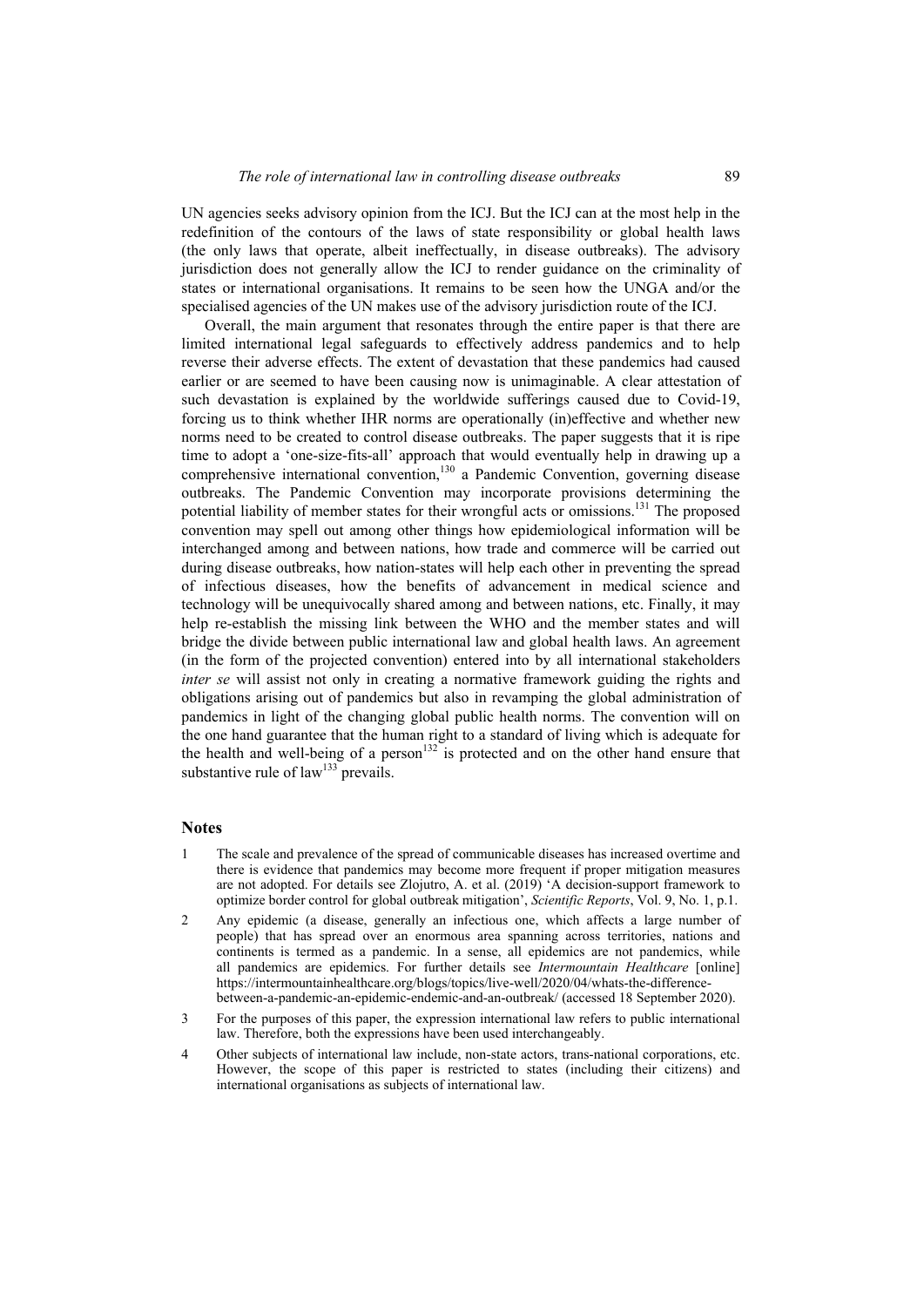- 5 Cash, A.R. and Narasimhan, V. (2000) 'Impediments to global surveillance of infectious diseases: consequences of open reporting in a global economy', *Bulletin of the World Health Organization*, Vol. 78, No. 11, p.1359.
- 6 *Ibid*, p.1358.
- 7 Aginam, O. (2002) 'International law and communicable diseases', *Bulletin of the World Health Organization*, Vol. 80, No. 12, p.948.
- 8 Howard-Jones, N. (1975) *The Scientific Background of the International Sanitary Conferences 1851–1938*, p.100, WHO, Paris.
- 9 Fidler, D.P. (1999) 'International law and global public health', *University of Kansas Law Review*, Vol. 48, No. 1, p.16.
- 10 Although global health law and international health law are debatably synonymous, a broader interpretation of the expression 'global health law' indicates that it incorporates all legal regimes that have bearing on public health. Global health law strives to create a more inclusive and nuanced structure that is attuned to the needs of the global community regarding the administration of global health justice. See Ruger, J.P. (2008) 'Normative foundations of global health law', *Georgetown Law Journal*, Vol. 96, No. 2, p.423. Global health law is defined as "… a field that encompasses the legal norms, processes, and institutions needed to create the conditions for people throughout the world to attain the highest possible level of physical and mental health…" See Gostin, L.O. and Taylor, A.L. (2008) 'Global health law: a definition and grand challenges', *Public Health Ethics*, Vol. 1 No. 1, p.55.
- 11 The IHR, 1969 (as amended) was mandated to monitor and control six communicable diseases, viz., yellow fever, cholera, smallpox, plague, typhus and relapsing fever.
- 12 Aginam, *supra* note 7, p.947. As per art. 1 of IHR, 2005 the expression 'public health emergency of international concern' refers to an extraordinary circumstance that poses public health risk to nation-states (because of the likelihood of spread of an infectious disease across borders) and that requires an organised international response.
- 13 Apart from the IHR, the Framework Convention on Tobacco Control, 2003, debatably the first WHO treaty that was adopted by the World Health Assembly pursuant to art. 19 of the WHO constitution, strives to promote international health cooperation and reasserts the right to the highest standards of health. However, since the Framework Convention has hardly any legal or intellectual bearing on disease outbreaks, it has been excluded from the scope of this paper. For more details on the Framework Convention see WHO (2003) *WHO Framework Convention on Tobacco Control* [online] https://www.who.int/fctc/text\_download/en/ (accessed 18 September 2020).
- 14 The framework was adopted by the World Health Assembly in its 64th session, pursuant to art. 23 of the WHO constitution.
- 15 Gostin, L.O. et al. (2017) 'The global health law trilogy: towards a safer, healthier, and fairer world', *LANCET*, Vol. 390, No. 10105, p.1918.
- 16 The outbreak of the Covid-19 pandemic has posed unprecedented challenges for a wide range of workplaces, institutions and businesses. It has severely impacted personal and professional lives. For details see Barnes, M. and Sax, P.E. (2020) 'Challenges of 'return to work' in an ongoing pandemic', *The New England Journal of Medicine*, Vol. 383, No. 8, p.785. Supposedly, the outbreak of the virus is bringing changes in the crime ecosystems; experts anticipate a steep increase in certain types of crimes (such as domestic violence, commercial burglary, etc.) and a reduction in certain others (such as domestic burglary, etc.). For details see Miller, J.M. and Blumstein, A. (2020) 'Crime, justice & the COVID-19 pandemic: toward a national research agenda', *American Journal of Criminal Justice*, Vol. 45, No. 4, p.516.
- 17 Here the reference to the powers of the subjects of international law is with disease outbreaks. The list of powers referred herein is not exhaustive, it is tentative and is subject to further academic scrutiny.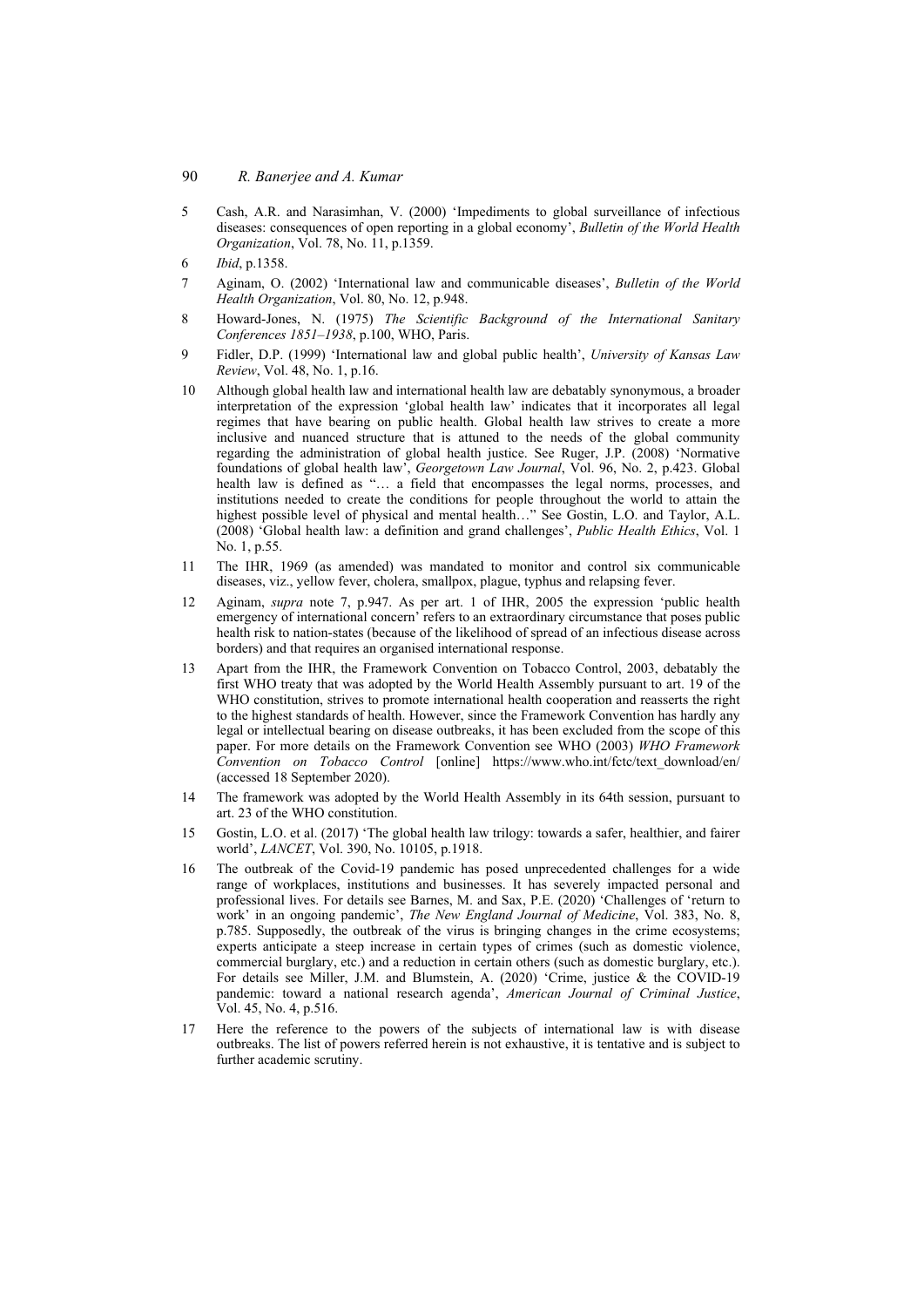- 18 The present paper only considers the powers of the states and international organisations (and not other subjects of international law) in addressing violations of rights, in enforcing obligations and in settling disputes.
- 19 International law serves as a major source of global health law, which is based on the moral foundations of justice. Global health governance strategies that strive to uphold health-producing behaviour are deeply entrenched in the principles of international law. For details see Gostin and Taylor, *supra* note 10, p.56.
- 20 Not all international organisations enjoy legal personality; hence, such organisations may not be bestowed with the aforementioned powers. For further details see Klabbers, J. (2015) *An Introduction to International Organizations Law*, 3rd ed., p.46, Cambridge University Press, Cambridge. Also see Amerasinghe, F.C. (2005) *Principles of the Institutional Law of International Organizations*, 2nd ed., p.66, Cambridge University Press, Cambridge.
- 21 Shearer, F.M. et al. (2020) 'Infectious disease pandemic planning and response: incorporating decision analysis', *PLOS Medicine*, Vol. 17, No. 1, p.7.
- 22 Cash and Narasimhan, *supra* note 5, p.1358.
- 23 Arguably, with the reemergence of the epidemic of Black Death in parts of Mediterranean Europe in around 1,374, the first city to opt for quarantine rules was Rugasa (Now Dubrovnik in Southern Croatia), where every plague suspect was sequestered and isolated for a period of 30 days (which eventually became 40 days) so that the spread of the plague could be prevented. Since then, the rules started consolidating and by the early 16th century most countries in Europe adopted some form of quarantine rules. For further details see Frith, J. (2012) 'The history of plague – part 1. The three great pandemics', *History*, Vol. 20, No. 2, p.14. Also see Carmichael, A.G. (2006) 'Infectious disease and human agency: an historical overview', in Pontifical Academy of Sciences (Ed.): *Interactions between Global Change and Human Health*, pp.3–46, The Pontifical Academy of Sciences, Vatican City.
- 24 Municipal courts need to adopt an activist approach in this regard. They may do so by prioritising cases or by suspending non-urgent cases or by changing the modalities of hearings. For details see International Commission of Jurists (2020) *The Courts and Covid-19*, November [online] https://www.icj.org/wp-content/uploads/2020/05/Universal-ICJ-courts-covid-Advocacy-Analysis-brief-2020-ENG.pdf (accessed 18 September 2020).
- 25 A few of the developing countries, because of the fear of being sidelined by the world community, often provide erroneous disease surveillance reports. See Cash and Narasimhan, *supra* note 5, p.1359.
- 26 Zlojutro et al., *supra* note 1, p.2.
- 27 *Ibid*, p.1. The border control strategy mentioned in the work was passenger screening at airport entry points upon passengers' arrival so that high-risk persons might be detected and provided the necessary support. Also see Merrill, R.D. et al. (2017) 'Responding to communicable diseases in internationally mobile populations at points of entry and along Porous Borders, Nigeria, Benin, and Togo', *Emerging Infectious Diseases*, Vol. 23, No. 12, p.S114.
- 28 Bennett, B. and Carney, T. (2010) 'Law, ethics and pandemic preparedness: the importance of cross-jurisdictional and cross-cultural perspectives', *Australian and New Zealand Journal of Public Health*, Vol. 34, No. 2, p.107.
- 29 Carmichael, *supra* note 23, p.31.
- 30 *Ibid*.
- 31 BBC News (2020) *Coronavirus: how they Tried to Curb Spanish Flu Pandemic in 1918*, May, [online] https://www.bbc.com/news/in-pictures-52564371 (accessed 19 September 2020).
- 32 Carmichael, *supra* note 23, p.32.
- 33 *Ibid*, p.33.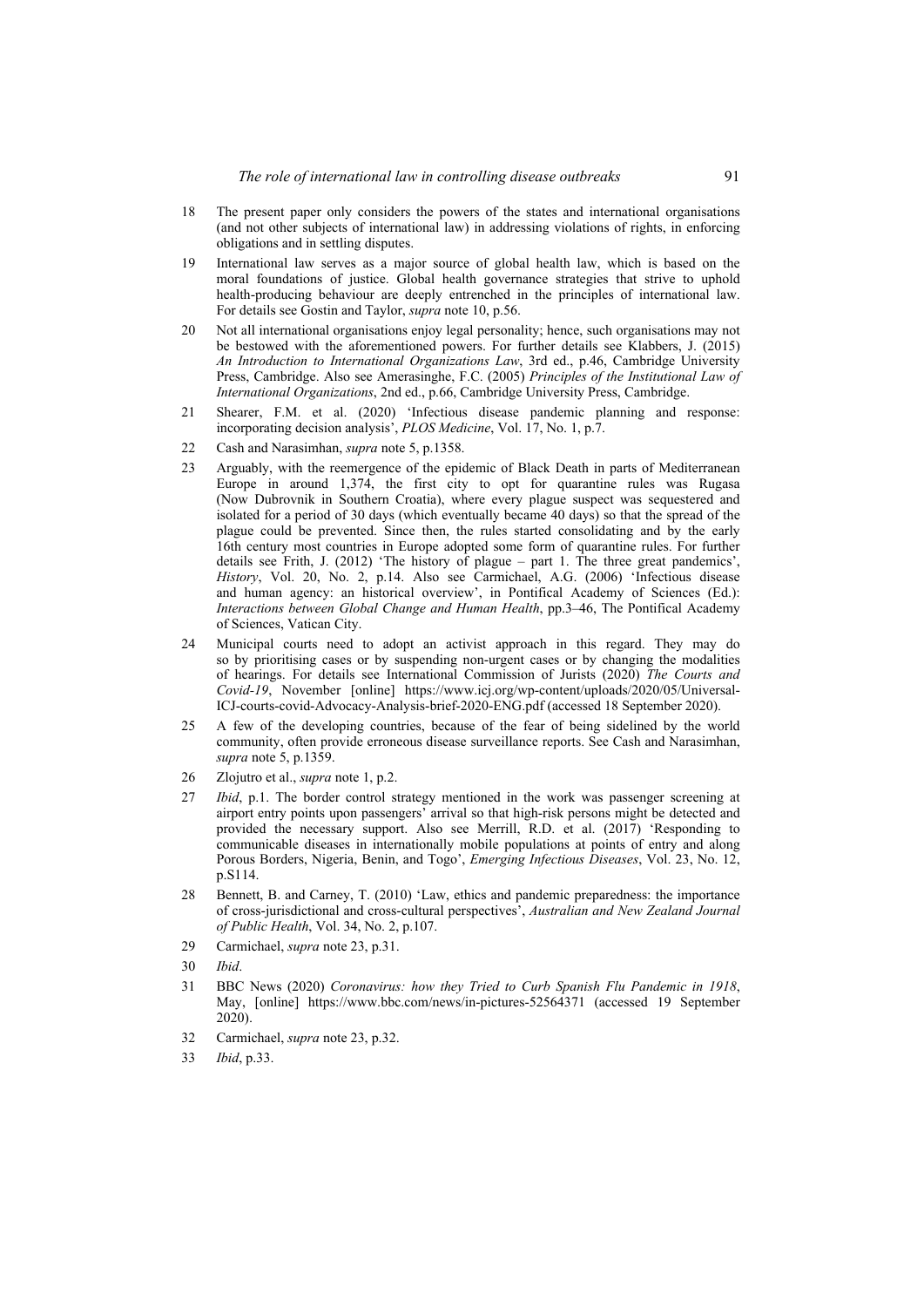#### 92 *R. Banerjee and A. Kumar*

- 34 Huremović, D. (2019) 'Brief history of pandemics (pandemics throughout history)', in Huremović, D. (Ed.): *Psychiatry of Pandemics: a Mental Health Response to Infection*, pp.7–35, Springer International Publishing, Cham.
- 35 For example, the global surveillance of influenza started somewhere around 1948 which eventually led to the streamlining of influenza vaccination. For further details, refer Cash and Narasimhan, *supra* note 5, p.1358.
- 36 Carmichael, *supra* note 23, p.33.
- 37 Arguably, Covid-19 viral infection started sometime in November/December, 2019 and had been spreading at an alarming rate since then. For more details, refer Sahin, A.R. et al. (2020) '2019 novel coronavirus (COVID-19) outbreak: a review of the current literature', *Eurasian Journal of Medicine and Oncology*, Vol. 4, No. 1, p.2.
- 38 Worldometers (2020) *Covid-19 Coronavirus Pandemic* [online] https://www.worldometers. info/coronavirus/ (accessed 29 December 2020).
- 39 Fidler, *supra* note 9, p.2. Supposedly, the WHO was also reluctant to apply the international norms in addressing global public health issues.
- 40 *Ibid*, p.2.
- 41 *Ibid*, p.6.
- 42 Also, from the point of view of enforcement of global health laws, the role of intergovernmental organisations and of national governments has been supposedly restricted. It is needless to add here that enforcement of laws during disease outbreaks plays a critical role in balancing the required resources and responding to emergency situations. For details see Richards, E.P. et al. (2006) *The Role of Law Enforcement in Public Health Emergencies*, p.2, US Department of Justice, Washington, DC.
- 43 Belanger, M. (1989) 'The future of international health legislation', *International Digest of Health Legislation*, Vol. 40, No. 1, p.3.
- 44 The situation was not so in the late 19th century and in the pre-WHO world order (the early 20th century) when international law was expressly utilised to address international public health concerns. For details see Fidler, *supra* note 9, p.2.

In the early 20th century, for example, international agreements (in the form of treaties and conventions) that focused on controlling the illegal trading of narcotic drugs and opium were reached at. For details see Ruger, *supra* 10, p.424.

- 45 Fidler, *supra* note 9, p.1.
- 46 *Ibid*, p.2. The cause may be attributed to the sluggish approach of the international scientific community to appreciate the merits of the existing normative regime governing global health laws.
- 47 *Ibid*, p.4.
- 48 Gostin and Taylor, *supra* note 10, p.61.
- 49 Arguably, such strategies are firmly rooted in the Westphalian sovereign-state approach to infectious diseases. The sovereign-state approach restricted the issue of outbreak and control of infectious diseases to nations and derided any form of global cooperation on the issue. See Ruger, *supra* note 10, p.428.
- 50 Fidler, *supra* note 9, p.13.
- 51 *Ibid*, p.22.
- 52 *Ibid*, p.14.
- 53 *Ibid*, p.50.
- 54 Global health equity and global health justice play an instrumental role in reducing inequalities in health capabilities and may be attained by ensuring proper redistribution of resources, by embracing proper legislation and/or policy, etc. See Ruger, *supra* note 10, p.427.
- 55 Toebes, B. (2015) 'International health law: an emerging field of public international law', *Indian Journal of International Law*, Vol. 55, No. 3, p.300.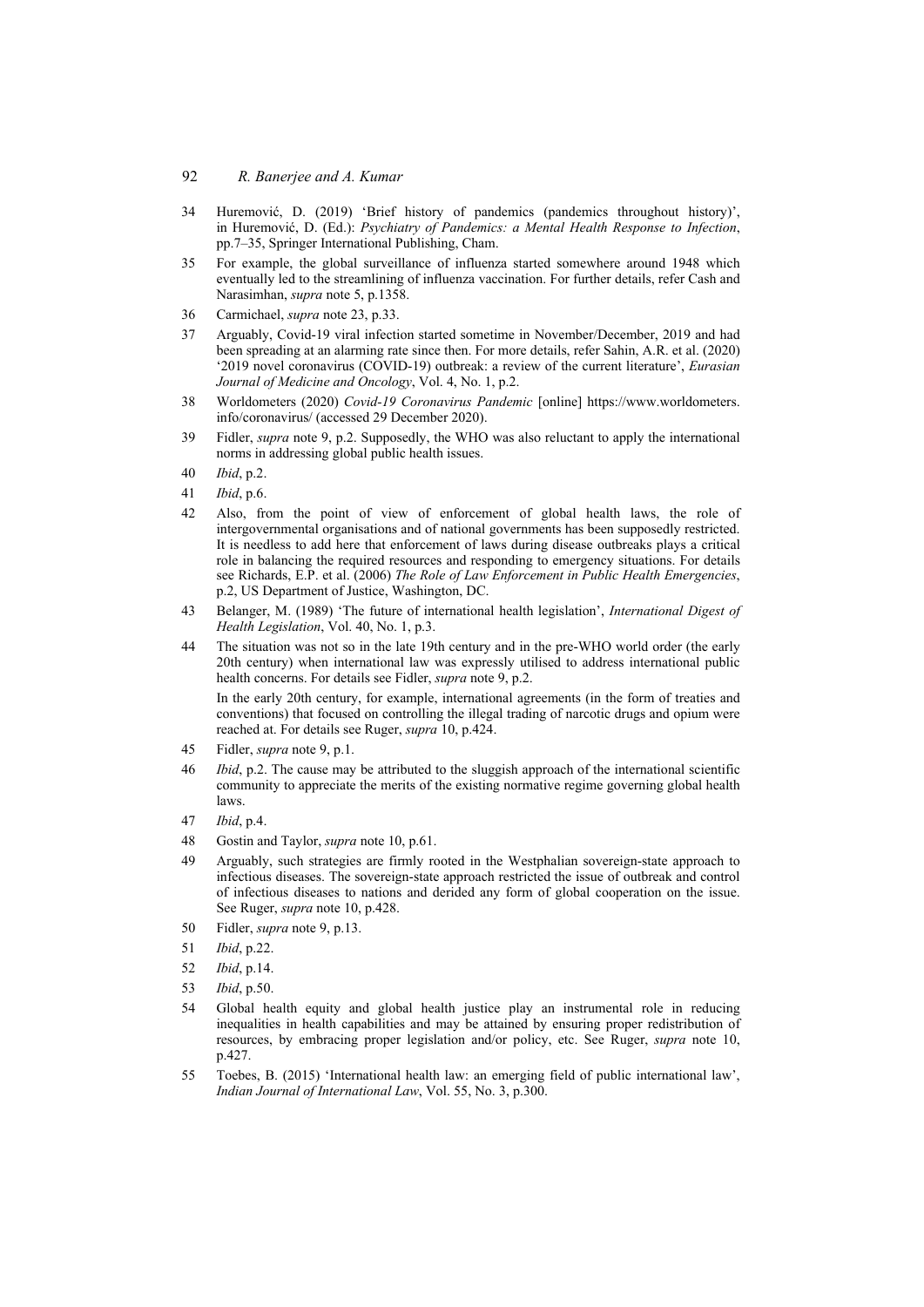- 56 Gostin and Taylor, *supra* note 10, p.53.
- 57 The revised IHR, 2005 was drafted pursuant to arts. 21(a) and 22 of the Constitution of WHO. Art. 21(a) of the WHO Constitution empowers the World Health Assembly to draw up regulations to prevent the trans-national spread of communicable diseases. Vide art. 21(b), the WHO may also create binding laws governing nomenclatures with regard to diseases, causes of death and other public health practices.
- 58 Wilson, K. et al. (2010) 'Strengthening the International Health Regulations: lessons from the H1N1 pandemic', *Health Policy and Planning*, Vol. 25, No. 6, p.505.
- 59 Gostin et al., *supra* note 15, p.1920.
- 60 IHR, art. 2 (2005).
- 61 Aginam, *supra* note 7, p.947.
- 62 IHR, art. 5 (2005).
- 63 These reports are exclusive of those regular reports that may be drawn up vide art. 6(2) of the IHR.
- 64 International and Comparative Law Research Centre (2020) *Covid-19 and International Law* [online] http://iclrc.ru/files/pages/research/papers/ICLRC\_COVID-19-and-International-Law -Issue-2-ENG.pdf (accessed 19 September 2020).
- 65 IHR, art. 48 (2005).
- 66 Wilson, *supra* note 58, p.505.
- 67 Gostin et al., *supra* note 15, p.1921.
- 68 *Ibid*.
- 69 *Ibid*.
- 70 Art. 14 of the IHR read with the preamble (recital 4) requires the WHO to coordinate its activities with international bodies and intergovernmental organisations for the purposes of protecting global public health.
- 71 Wilson, *supra* note 58, p.507. For further details see Toebes, *supra* note 55, p.300. Also see Quammen, D. (2014) *Tracking a Serial Killer: could Ebola Mutate to become More Deadly?* [online] https://www.nationalgeographic.com/news/2014/10/141015-ebola-virus-outbreakpandemic-zoonotic-contagion/ (accessed 18 September 2020).
- 72 Gostin et al., *supra* note 15, p.1921.
- 73 Guillermo, F.C.G. (2020) 'A perspective about coronavirus disease 2019 (COVID-19)', *INSPILIP*, Vol. 4, No. 2, p.18.
- 74 UNGA Resolution 56/83, Draft Articles on Responsibility of States for Internationally Wrongful Acts, art. 2 (2001).
- 75 In contemporary international law, the primary norms of state responsibility define what types of internationally wrongful acts may be attributable to a state. For details see Sucharitkul, S. (1996) 'State responsibility and international liability under international law', *Loyola of Los Angeles International and Comparative Law Journal*, Vol. 18, No. 4, p.828.
- 76 Even if there is a breach (by a state) of *erga omnes* obligations arising out of *jus cogens* norms, it is only treated as a serious civil breach and not a criminal one. This further implies that all forms of internationally wrongful acts or omissions in respect of the law of state responsibility are civil in nature and that victims will only be entitled to civil remedies such as restitution, compensation, satisfaction, etc.
- 77 Bergkamp, L. (2020) 'State liability for failure to control the COVID-19 epidemic: international and Dutch law', *European Journal of Risk Regulation*, Vol. 11, No. 2, pp.343.
- 78 Although the law of state responsibility did feature as one of the 14 topics in ILC's first session in 1949, it did not receive the desired treatment. In 1963, a sub-committee was appointed under the leadership of Robert Ago to look into those obligations that created responsibility on the part of the respective states. Robert Ago was also entrusted with the responsibility to define the rules of state responsibility, focusing on the subjective and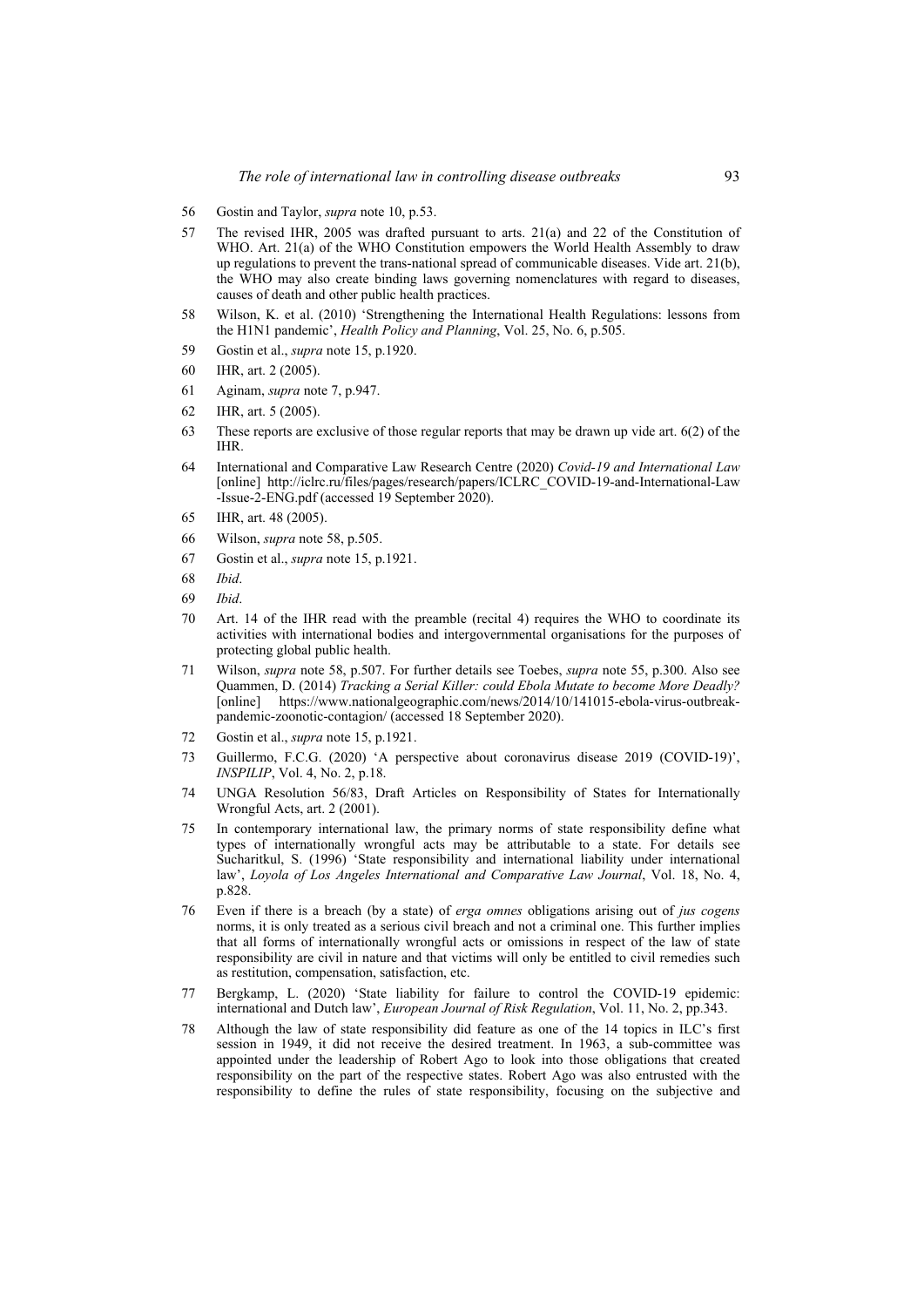#### 94 *R. Banerjee and A. Kumar*

objective conditions that constituted internationally wrongful acts. Between 1968 and 1969, the commission tried to revisit the law by discussing whether international responsibility of states should be extended to international organisations. See Rosenne, S. (1970) 'The role of the International Law Commission', *American Journal of International Law*, Vol. 64, No. 4, p.32.

In the meantime, the observations of Robert Ago were reflected in various ILC's reports that were tabled before the General Assembly. Of special mention was the 22nd Session Report that was submitted in 1970. In the subsequent report submitted in 1971, Robert Ago identified internationally wrongful acts of the states as the source of international responsibility. The 1971 report also tried to deal with the types of wrongful acts that could be attributed to the states. Unfortunately, his suggestions and observations (through various session reports) never transpired into reality. Between 1975 and 1977, the commission's role was largely restricted to streamlining the conceptual framework governing state responsibility; for example, it wanted to see whether state responsibility could be dissociated from international liability for consequences that arose out of acts (including omissions) that were otherwise not prohibited under international law. In 1980, draft articles on state responsibility and related questions were put up before the General Assembly by the commission through its 32nd Session Report. The articles never saw the light of the day. Yet another unsuccessful attempt was made by the ILC in 1996 to codify the law.

- 79 Bird, A. (2010) 'Third state responsibility for human rights violations', *European Journal of International Law*, Vol. 21, No. 4, p.884.
- 80 *Ibid*, p.900.
- 81 Higgins, R. (1994) *Problems and Process: International Law and how we Use it*, 2nd ed., p.165, Clarendon Press, Gloucestershire.
- 82 Bergkamp, *supra* note 77.
- 83 The law continues to be rooted in state practice and in the general principles of law recognised by civilised nations.
- 84 Dupuy, P-M. (1989) 'The international law of state responsibility: revolution or evolution?', *Michigan Journal of International Law*, Vol. 11, No. 1, p.106.
- 85 The ILC adopted 'draft articles on the responsibility of international organisations' in 2011 to bestow obligations on international organisations for their internationally wrongful acts.
- 86 Dimitrovska, M. (2015) 'The concept of international responsibility of state in the international public law system', *Journal of Liberty and International Affairs*, Vol. 1, No. 2, p.6.
- 87 One of the requirements of the principle of individual criminal responsibility is that only natural persons may be held criminally responsible. Disease outbreaks may not always be caused by or through natural persons. Debatably, quite a few of the outbreaks of infectious diseases had been caused by animals!
- 88 The ICC was constituted vide the provisions of the Rome Statute, 1998.
- 89 Rome Statute, art. 6 (1998).
- 90 Rome Statute, art. 7 (1998).
- 91 It includes crimes committed both during war and peace, crimes committed both by civilians and soldiers, and crimes committed by government(s) against its own people and against people from other countries. For details see Luban, D. (2004) 'A theory of crimes against humanity', *Yale Journal of International Law*, Vol. 29, No. 1, p.93.
- 92 Rome Statute, art. 8 (1998).
- 93 Rome Statute, art. 8 *bis* (1998).
- 94 There is an existing debate as to what extent the Rome Statute of the ICC redefines customary international criminal law rules (crystallised rules applicable to all states) or creates new rules (progressive development) which essentially bind only signatories to it.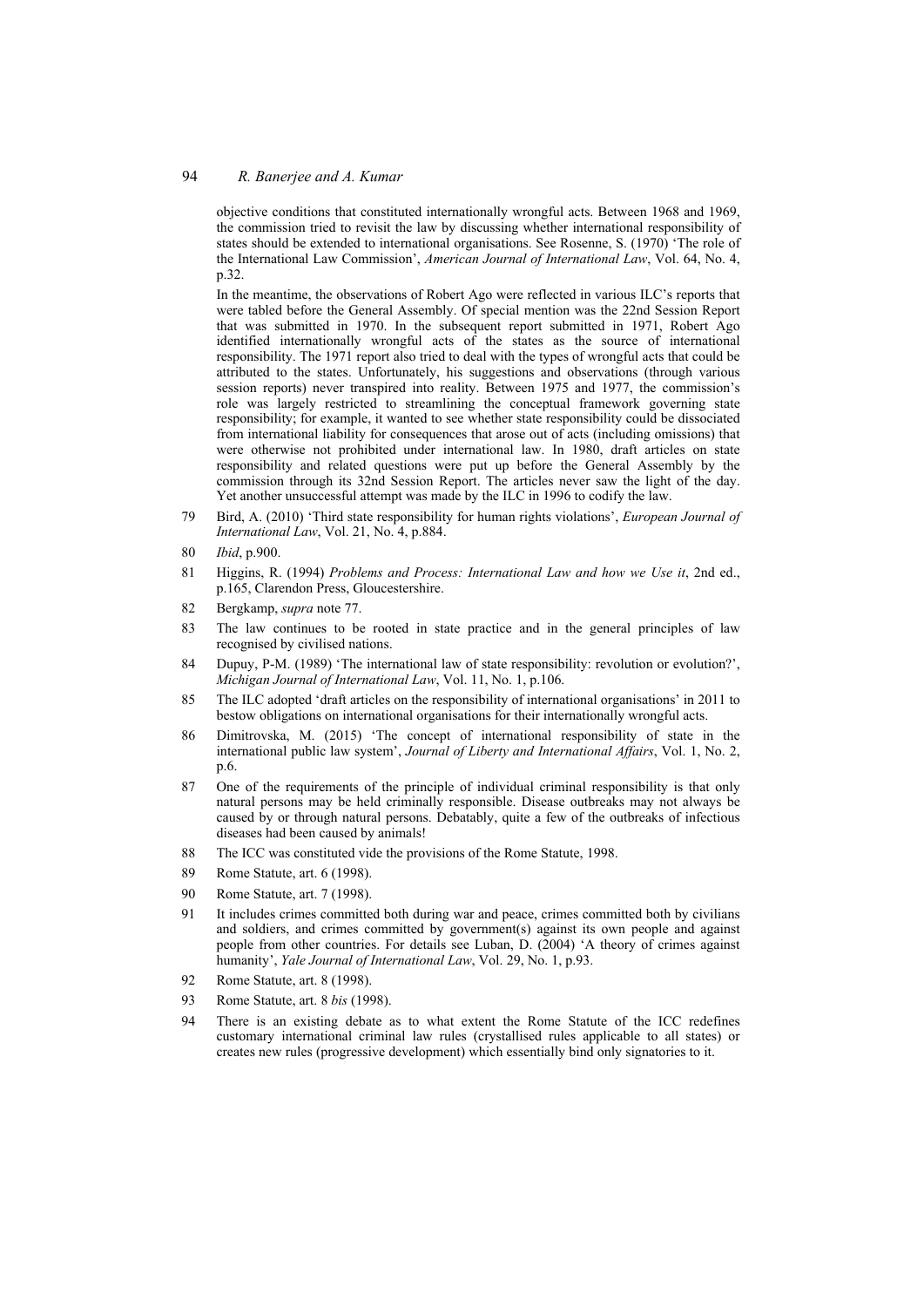- 95 While employing such powers, one of the foremost requirements is that the prosecutor must objectively assess the gravity of the allegedly crimes committed in a given situation considering factors such as nature and manner of the commission, impact of such commission, etc. For details see Einarsen, T. (2012) *The Concept of Universal Crimes in International Law*, p.74, Torkel Opsahl Academic EPublisher, Oslo.
- 96 In conducting such investigation, the prosecutor must respect the principle of complementarity which entails that only when the municipal criminal law fails to bring the offender to book, the ICC may exercise jurisdiction. The spirit of the complementarity rule runs across the length and breadth of the Rome Statute and finds mention in its preamble (paragraph 10) and in art. 1. For further details see Ventura, M. (2020) *Proprio Motu Investigation by the ICC Prosecutor* [online] https://www.peaceandjusticeinitiative.org/ implementation-resources/proprio-motu-investigation-by-the-icc-prosecutor/ (accessed 18 September 2020).
- 97 Such situations may be triggered by an armed conflict and/or a systematic and widespread attack against the civilians. Also, there has to be proven nexus between the situations and the alleged criminal misconduct.
- 98 Any absence or defect in the *mens rea* standard precludes individual criminal responsibility. For details see Marchuk, I. (2014) *The Fundamental Concept of Crime in International Criminal Law*, p.70, p.113, Springer-Verlag, Heidelberg.
- 99 *Id* at 70.
- 100 Turanjanin, V. and Radulović, D. (2020) 'Coronavirus (COVID-19) and possibilities for criminal law reaction in Europe: a review', *Iran Journal of Public Health*, Vol. 49, Suppl. 1, p.5.
- 101 *Ibid*, p.6.
- 102 Bassiouni, M.C. (2010) 'Crimes against humanity: the case for a specialised convention', *Washington University Global Studies Law Review*, Vol. 9, No. 4, p.588.
- 103 Bachmann, S.D.D. and Nwibo, E.L. (2018) ''Pull and push' implementing the complementarity principle of the Rome Statute of the ICC within the AU: opportunities and challenges', *Brooklyn Journal of International Law*, Vol. 43, No. 2, p.463.
- 104 *Ibid*, p.541.
- 105 *Ibid*, p.542.
- 106 *Ibid*.
- 107 Bassiouni, *supra* note 102, p.587.
- 108 *Ibid*.
- 109 Guariglia, F. (2020) *Symposium on Covid-19 and International Law, European Journal of International Law* [online] http://opiniojuris.org/2020/04/04/covid-19-symposium-covid-19 and-international-criminal-law/ (accessed 19 September 2020).
- 110 Jalloh, C.C. (2013) 'What makes a crime against humanity a crime against humanity', *American University International Law Review*, Vol. 28, No. 2, p.384.
- 111 As per art. 7(2)(a) of the Rome Statute, attack refers to a conduct (involving multiple acts) against any civilian population, in pursuance of a state or organisational policy to commit such attack.
- 112 Luban, *supra* note 91, p.95.
- 113 Bassiouni *supra* 102, p.588.
- 114 Einarsen, *supra* note 95, p.219.
- 115 *Supra* note 64.
- 116 This consent-based jurisdiction restricts the ICJ to take *suo motu* cognisance of any contentious matter. Also, it is optional for the contending states (they cannot be compelled, in view of their sovereign nature) to accept the jurisdiction of the World Court for the settlement of disputes. For further details see Alexandrov, S.A. (2006) 'The compulsory